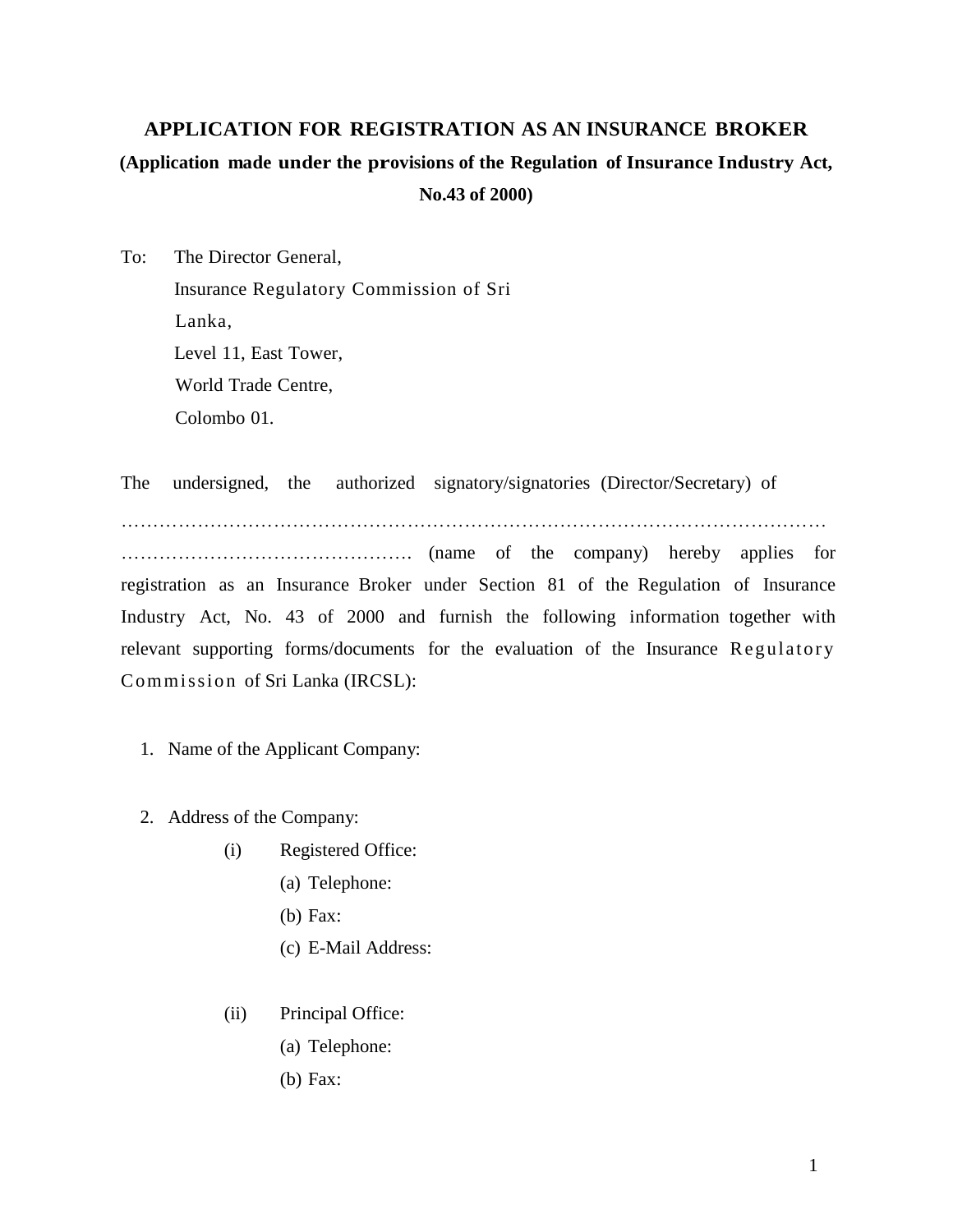### (c) E-Mail Address:

- (iii) Address for correspondence:
	- (a) Telephone:
	- (b) Fax:
	- (c) E-Mail Address:
- (iv) Addresses of Branch Offices, if any:
	- (a) Telephone:
	- (b) Fax:
	- (c) E-Mail Address:
- 3. Constitution of the Company:
	- (i) State whether Public Company or Private Company:
	- (ii) The Company Registration No.:
	- (iii)Date of Incorporation:
- 4. Names of shareholders:
- 5. Names of Directors of the Company:
- 6. Names of Senior Managers/Key Management Personnel of the Company:
- 7. Name of the proposed Principal Officer:
- 8. Details of the Bankers:
	- (i) Name of the Bank/s:
	- (ii) Account Number/s: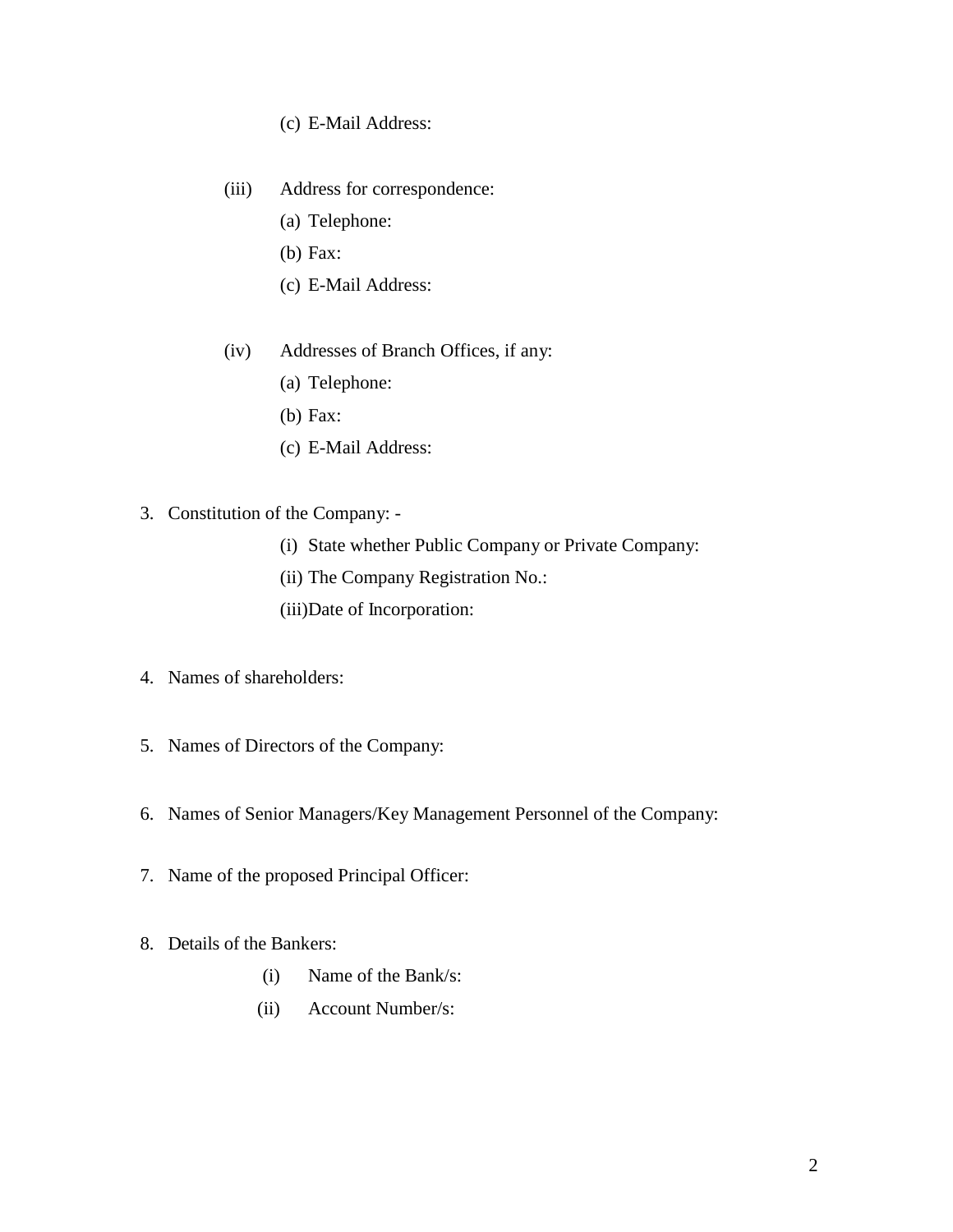- 9. Details of Secretaries:
	- (i) Name of the Company Secretary / Firm:
	- (ii) Address/Contact Numbers:
	- (iii) Date appointed:
	- (iv) Registration Number under the Secretaries Regulations:

### 10. Details of Auditors:

- (i) Name of the Auditor / Firm:
- (ii) Address/Contact Numbers:
- (iii) Date appointed:

#### 11. Details of Lawyers:

- (i) Name of the Lawyer / Firm:
- (ii) Address/Contact Numbers:
- (iii) Date appointed:

### 12. Capital of the Applicant Company:

- (i) Stated Capital: (Rs)
- (ii) Number of Shares Issued:
- (iii) Number of Shares fully paid up:
- (iv) Consideration for which a share has been issued: (Rs)
- 13. Classes of Insurance Business for which registration is sought:
- 14. Particulars of overseas insurance connections and Management Agreements, if any:
- 15. If the Applicant Company has previously engaged in business as an insurer, insurance broker, loss adjuster, loss assessor or claim settling agent, particulars of such business: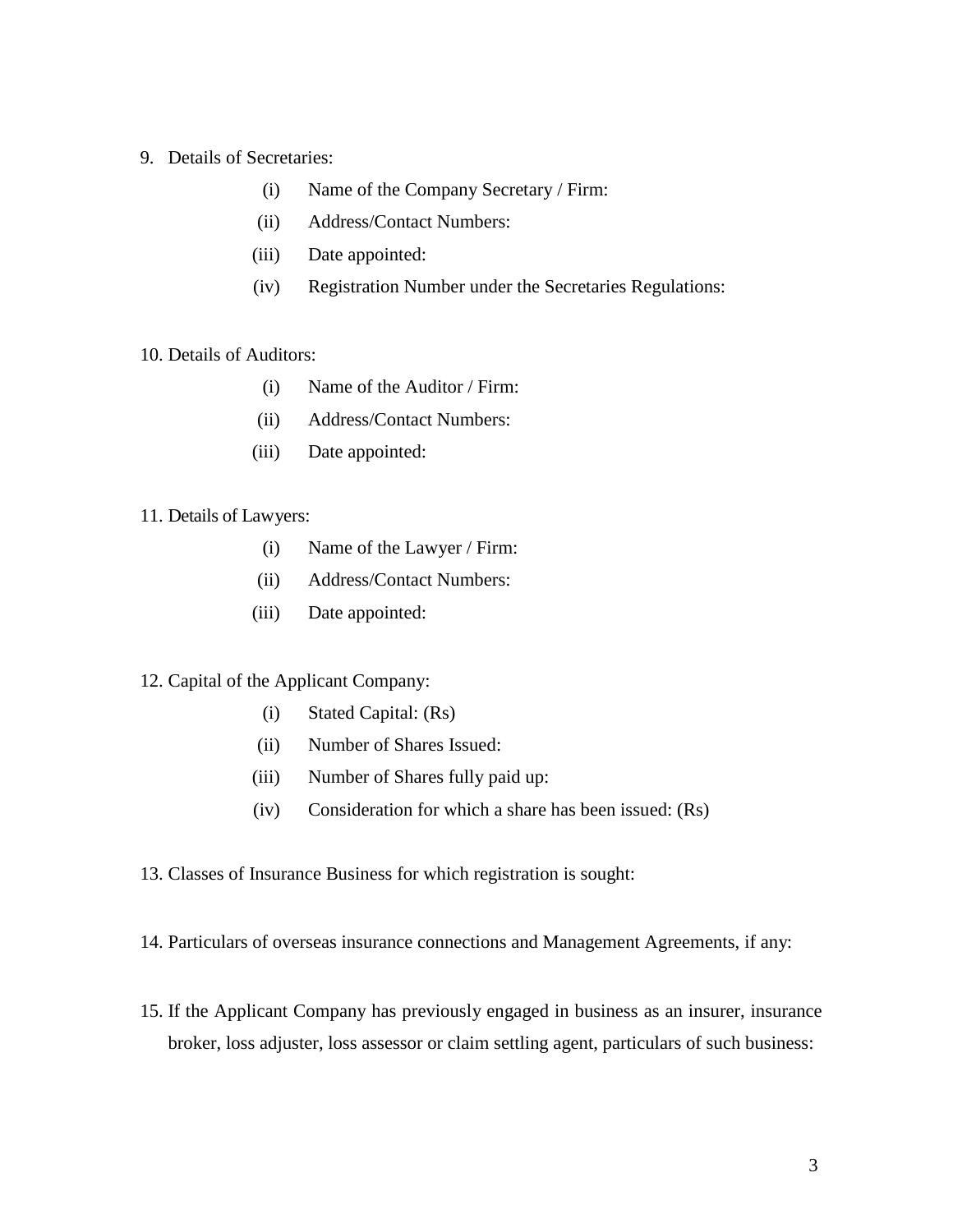- 16. If the Applicant Company is engaged in businesses other than businesses mentioned in (15) above, locally or in any other country, details of such operations:
- 17. Name of the Association of Insurance Brokers in which the Applicant Company is a member, if available:
- 18. Details of related companies (Holding Companies, Subsidiary Companies and Associate Companies) to the Applicant Company, including the name of company, Shareholders, Directors, Stated Capital, country of incorporation, address and type of activity carried out by such company:
- 19. If any of its Directors, shareholders, employees including the Principal Officer of the Applicant Company is carrying on business in adjusting, assessing losses or claims or carrying on the business as an insurance agent, details of such businesses:
- 20. If any of the Directors, Shareholders, Employees including the Principal Officer of the Applicant Company is carrying on businesses mentioned in (19) above, details of such businesses:
- 21. Person to be contacted by IRCSL regarding this Application:
	- (i) Name of Person:
	- (ii) Designation:
	- (iii) Correspondence Address:
	- (iv) Fax:
	- (v) Telephone:
	- (vi) E-Mail Address: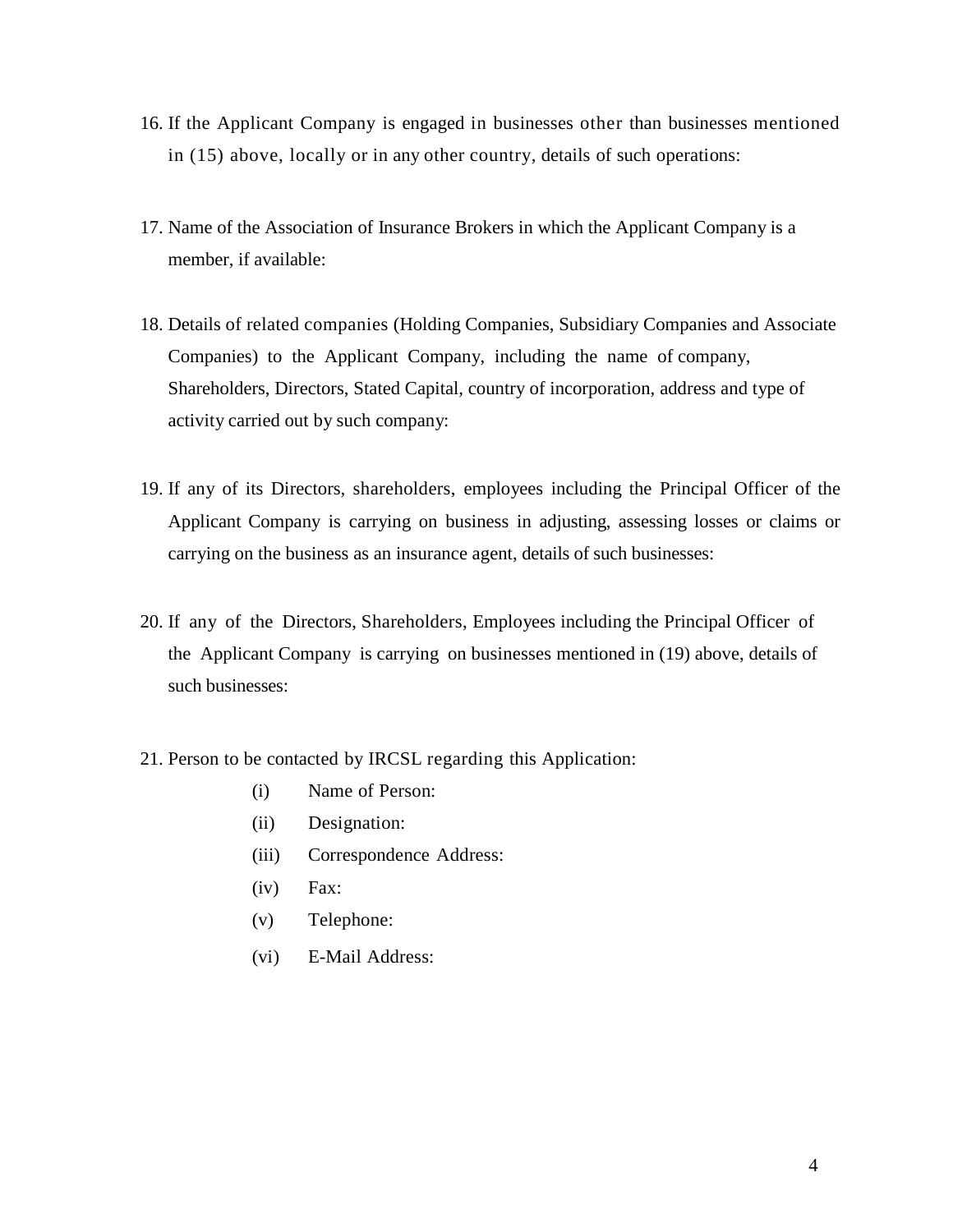### DECLARATION/AFFIDAVIT OF VERIFICATION

I/We hereby solemnly, sincerely and truly affirm/ swear that:

- (i) the foregoing application has been read by me/us;
- (ii) to the best of my knowledge the information provided in this application, including the information provided in Form (i) to (v) of this application and documents annexed to this application are true and accurate;
- (iii) any alteration or subsequent change in the information provided will be promptly communicated to the IRCSL in writing;
- (iv) the Applicant Company is not a shareholder of any insurer;
- (v) (a) a Director or the Principal Officer of the Applicant Company; or

(b) a Director or the Chief Executive Officer of an associate, subsidiary or a holding company of the Applicant Company,

is not a director or shareholder or employee of a company registered as an insurer under the Regulation of Insurance Industry Act No. 43 of 2000;

- (vi) the Applicant Company is eligible to apply as an insurance broker in terms of the provisions of the Regulation of Insurance Industry Act, No. 43 of 2000, Rules, Regulations, Determinations etc. made and conditions of registration imposed thereunder;
- (vii) the Applicant Company will, in the event registration is granted as an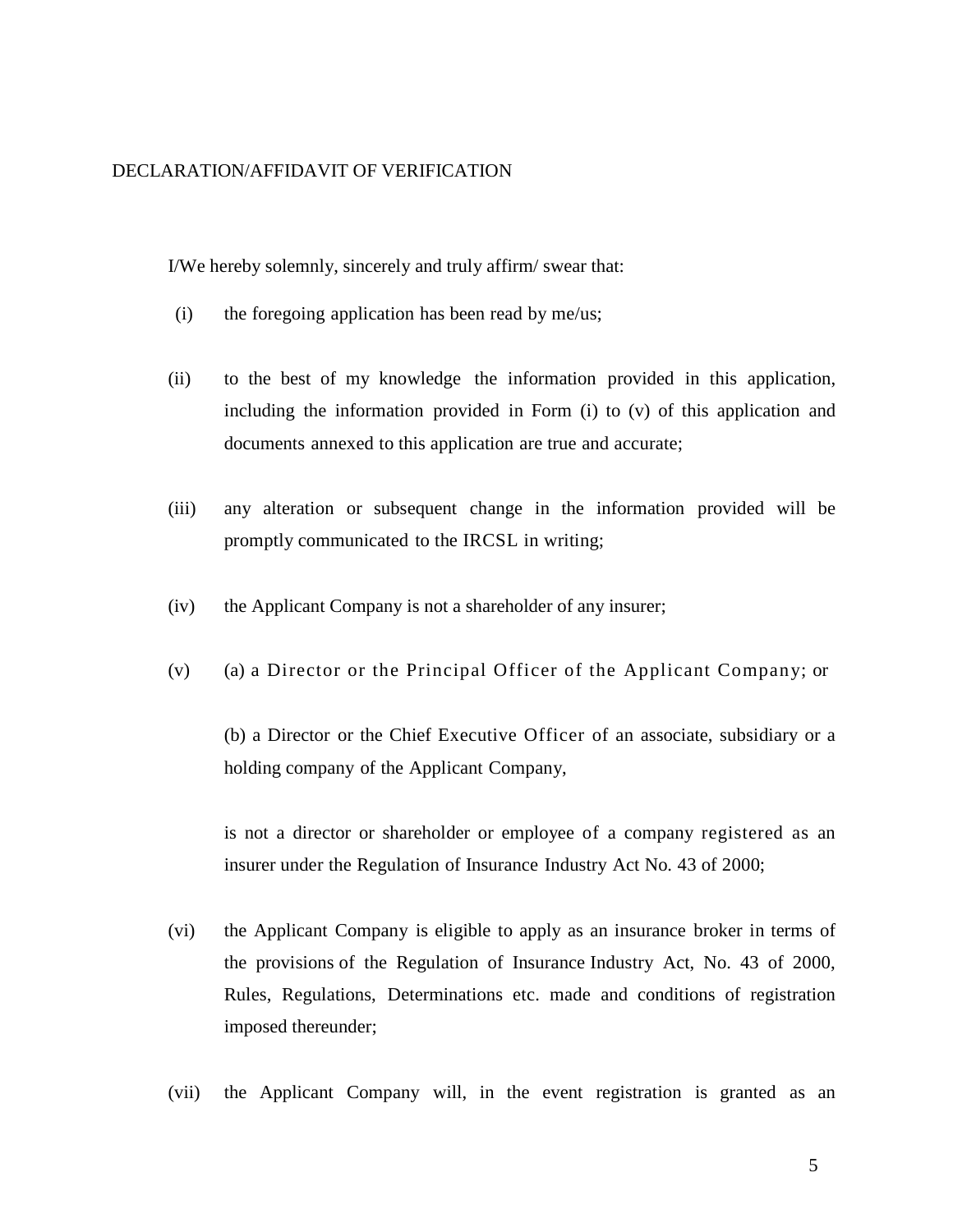insurance broker under the provisions of the Regulation of Insurance Industry Act, No. 43 of 2000, comply with and abide by the provisions of the Act, Rules, Regulations, Determinations etc. made and conditions of registration imposed there under from time to time;

- (viii) no salaried employee of the Applicant Company including the nominated Principal Officer is carrying on business as an insurance agent of an insurer or insurance broker;
- (ix) If registration is granted, the Applicant Company will engage only in insurance broking business; and
- (x) no Director, Shareholder, Proposed Principal Officer of the Applicant Company,
	- a) has been convicted by any competent court in Sri Lanka or of any other country for a crime committed in connection with financial management or of any offence involving moral turpitude;
	- b) has been declared an undischarged insolvent or a bankrupt under any law of Sri Lanka or in any other country;
	- c) has failed to satisfy any judgment or order given by any competent court in Sri Lanka or of any other country, pertaining to the repayment of debt;
	- d) has been declared by a competent court in Sri Lanka or of any other country, to be of unsound mind;
	- e) has been removed or suspended by an order of a regulatory or supervisory authority from serving as a Director, Chief Executive Officer or any other position of authority in any insurance company, broker, bank, financial institution or corporate body, within or outside Sri Lanka; or
	- f) has been a Director, Chief Executive Officer, Principal Officer, Specified Officer or held any other position of authority in any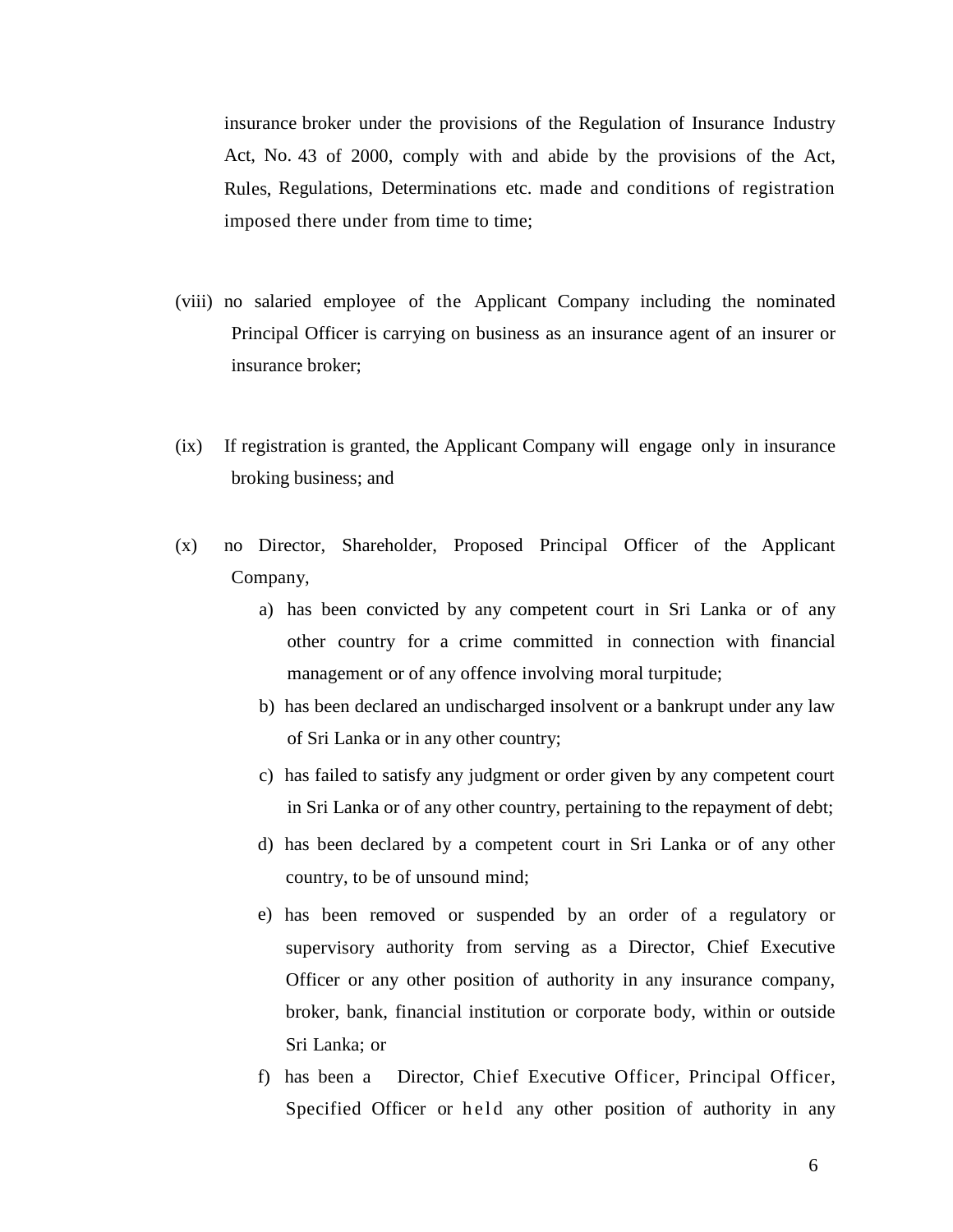insurance company or broker or bank or financial institution or corporate body -

- (1) whose license or other authority granted for operating as an insurance company or broker or bank or financial institution, has been suspended or cancelled; or
- (2) which has been wound up or is being wound up, or which is being compulsorily liquidated, within or outside Sri Lanka.

Signed and affirmed/sworn at …………………… on …………

Signature:

Name:

Designation:

Signature:

Name:

Designation:

Before me

………………………………………………………………

Justice of the Peace/ Commissioner of Oaths

Seal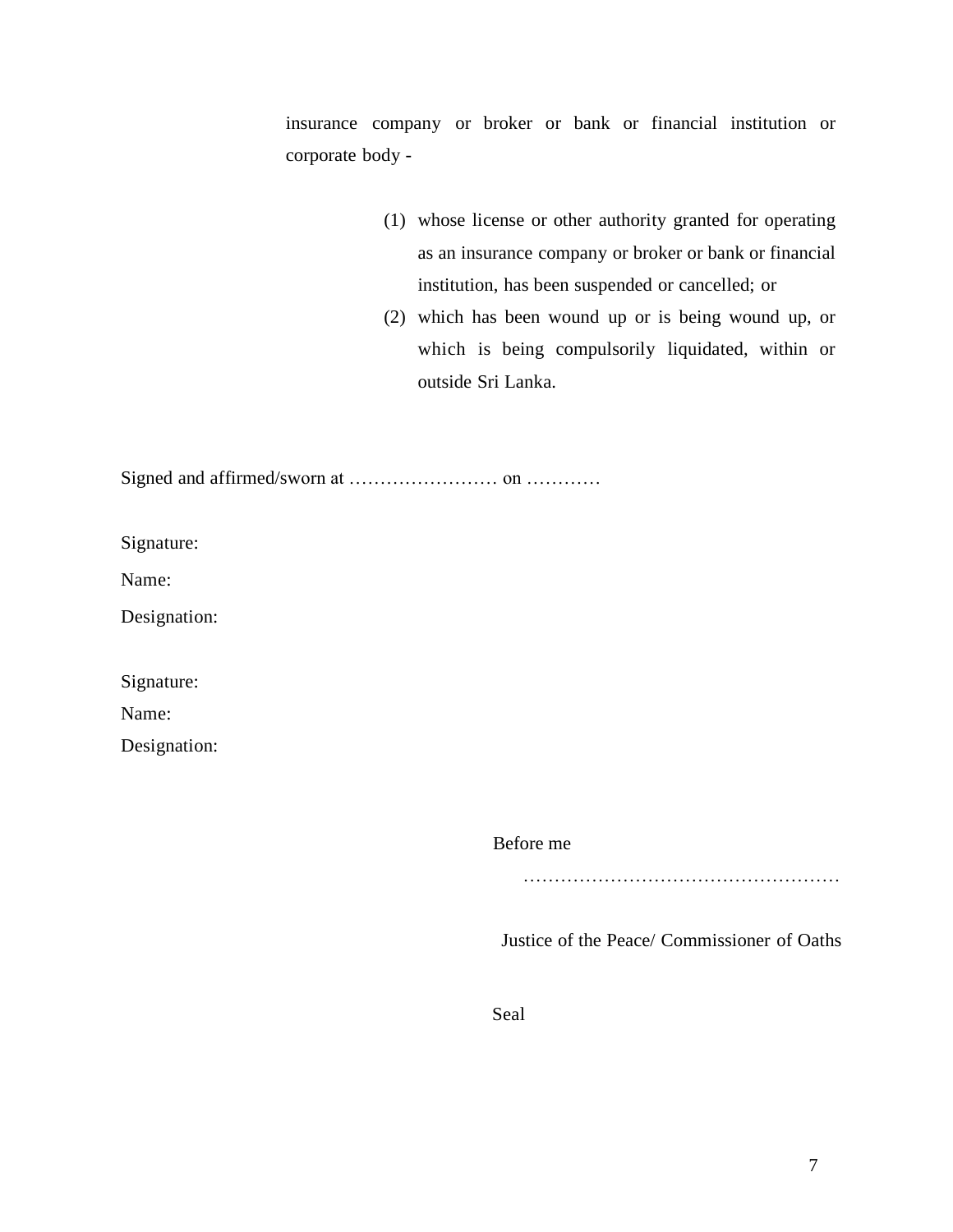### PARTICULARS OF SHAREHOLDER(S) (INDIVIDUALS)

- 1. Name of the Applicant Company:
- 2. Name of the Shareholder:
- 3. Contact Details:
	- (i) Residential Address:
	- (ii) Contact Telephone No.
	- (iii) Fax
- 4. Business Address:
	- (i) Contact Telephone No.
	- (ii) Fax
- 5. Nationality:
- 6. Identity Card No.:
- 7. Date of Birth:
- 8. Number of Shares:
- 9. Percentage of shares of the company:
- 10. (a) Academic Qualifications:
	- (b) Name of School/College/University: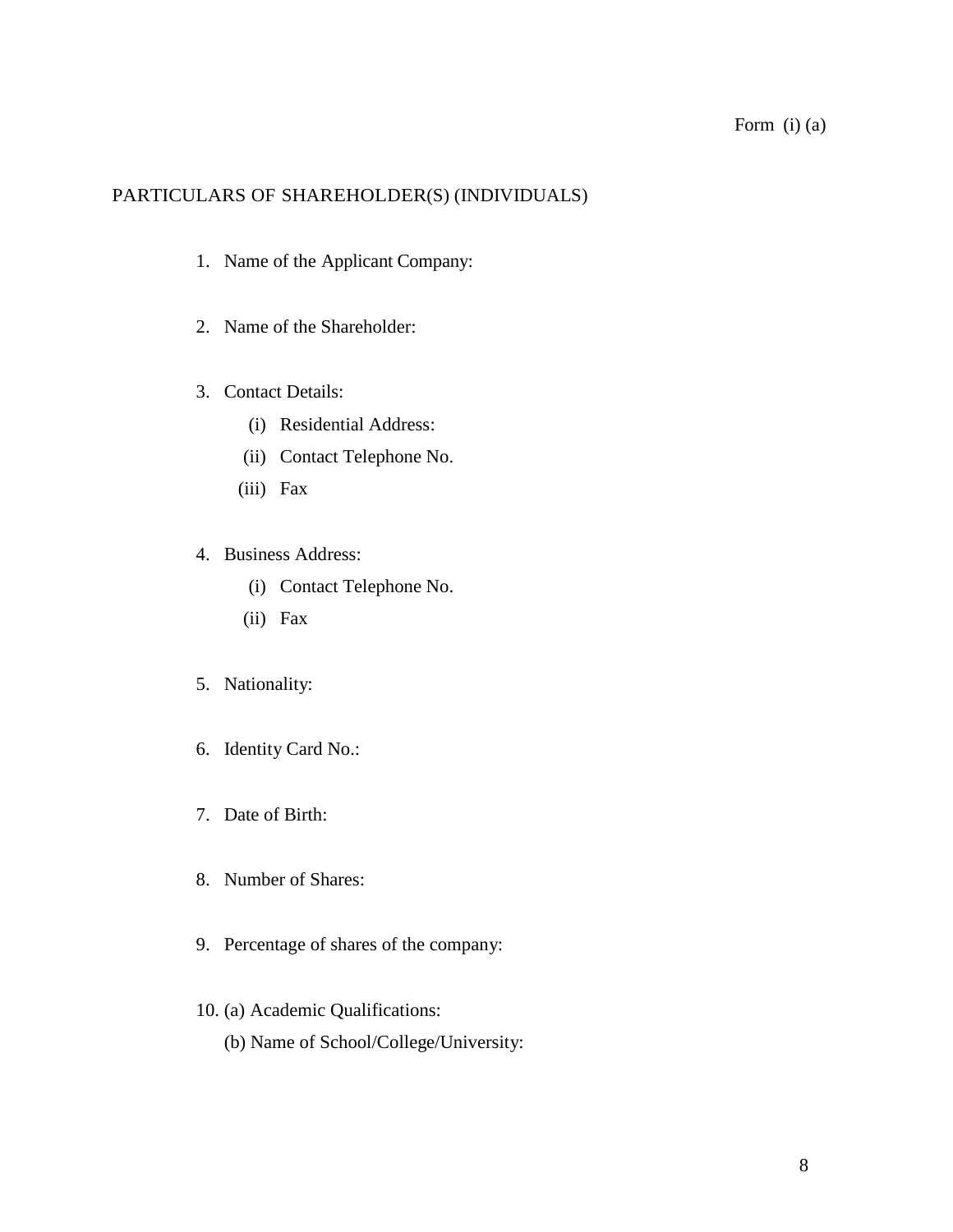- 11. (a) Professional Qualifications:
	- (b) Name of Professional Association/ Class of Membership: (state whether admitted by examination or by experience)
- 12. Work Experience, including work experience in Insurance Business and related areas:

| Name of Company | <b>Position Held</b> |                  | Brief description of the |  |  | Period |
|-----------------|----------------------|------------------|--------------------------|--|--|--------|
|                 |                      | work carried out |                          |  |  |        |
|                 |                      |                  |                          |  |  |        |

13. Names and addresses of other firms, companies or statutory bodies in which you are a director, partner, proprietor or employee:

### 14. Certification:

- (a) I hereby declare that I have
	- (i) not been convicted by any competent court in Sri Lanka or of any other country for a crime committed in connection with financial management or of any offence involving moral turpitude;
	- (ii) not been declared an undischarged insolvent or a bankrupt under any law of Sri Lanka or in any other country;
	- (iii) not failed to satisfy any judgment or order given by any competent court in Sri Lanka or of any other country, pertaining to the repayment of debt;
	- (iv) not been declared by a competent court in Sri Lanka or of any other country, to be of unsound mind;
	- (v) not been removed or suspended by an order of a regulatory or supervisory authority from serving as a Director, Chief Executive Officer or any other position of authority in any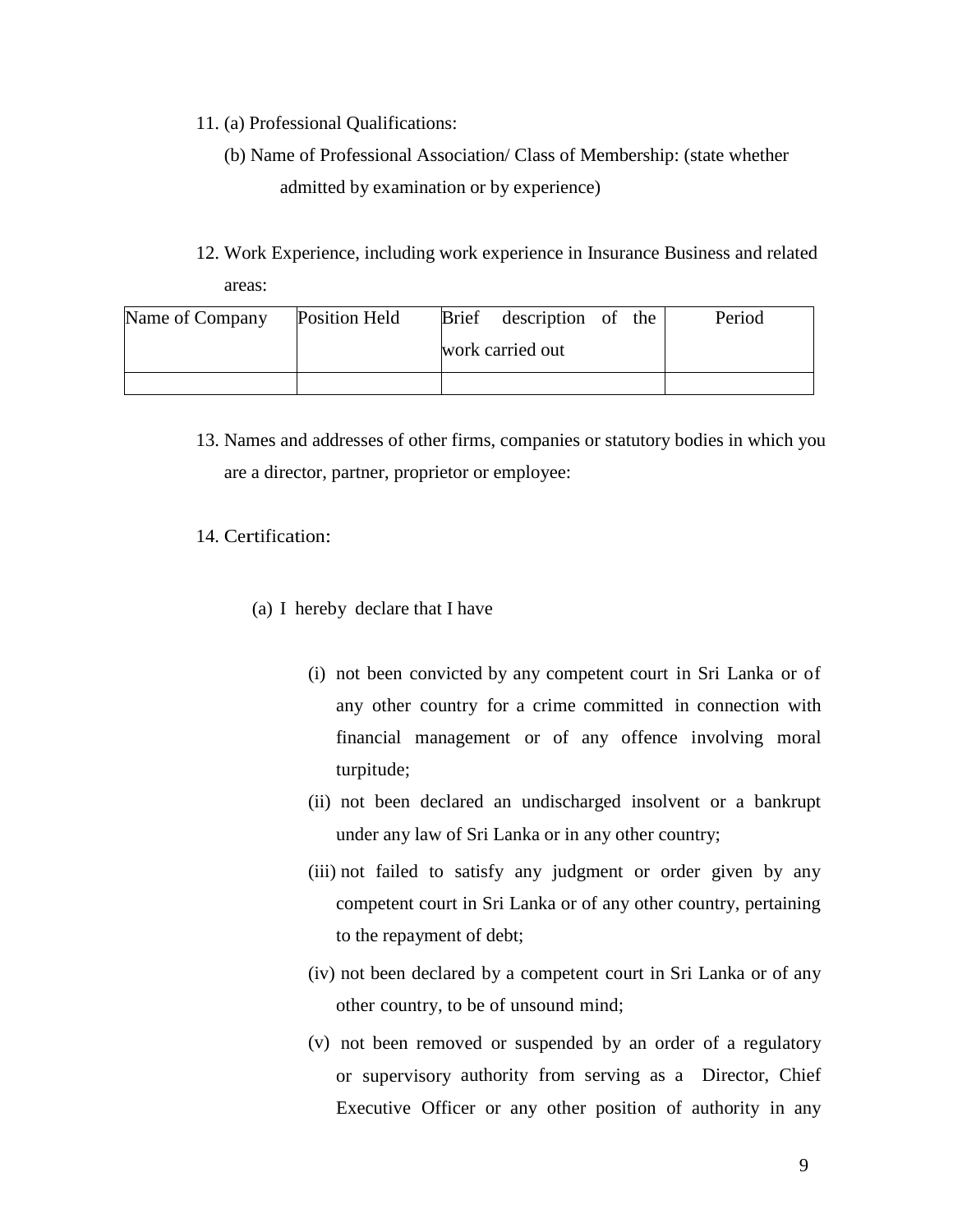insurance company, broker, bank, financial institution or corporate body, within or outside Sri Lanka; or

- (vi) not been a Director, Chief Executive Officer, Principal Officer, Specified Officer or held any other position of authority in any insurance company or broker or bank or financial institution or corporate body
	- a. whose license or other authority granted for operating as an insurance company or broker or bank or financial institution, has been suspended or cancelled; or
	- b. which has been wound up or is being wound up, or which is being compulsorily liquidated, within or outside Sri Lanka.
- (b) I hereby further declare and confirm that the information given above is complete, true and correct.

Signature of Shareholder: Date:

Name of Company Secretary: Signature of Company Secretary: Date:

Note: Separate Forms should be submitted in respect of each shareholder.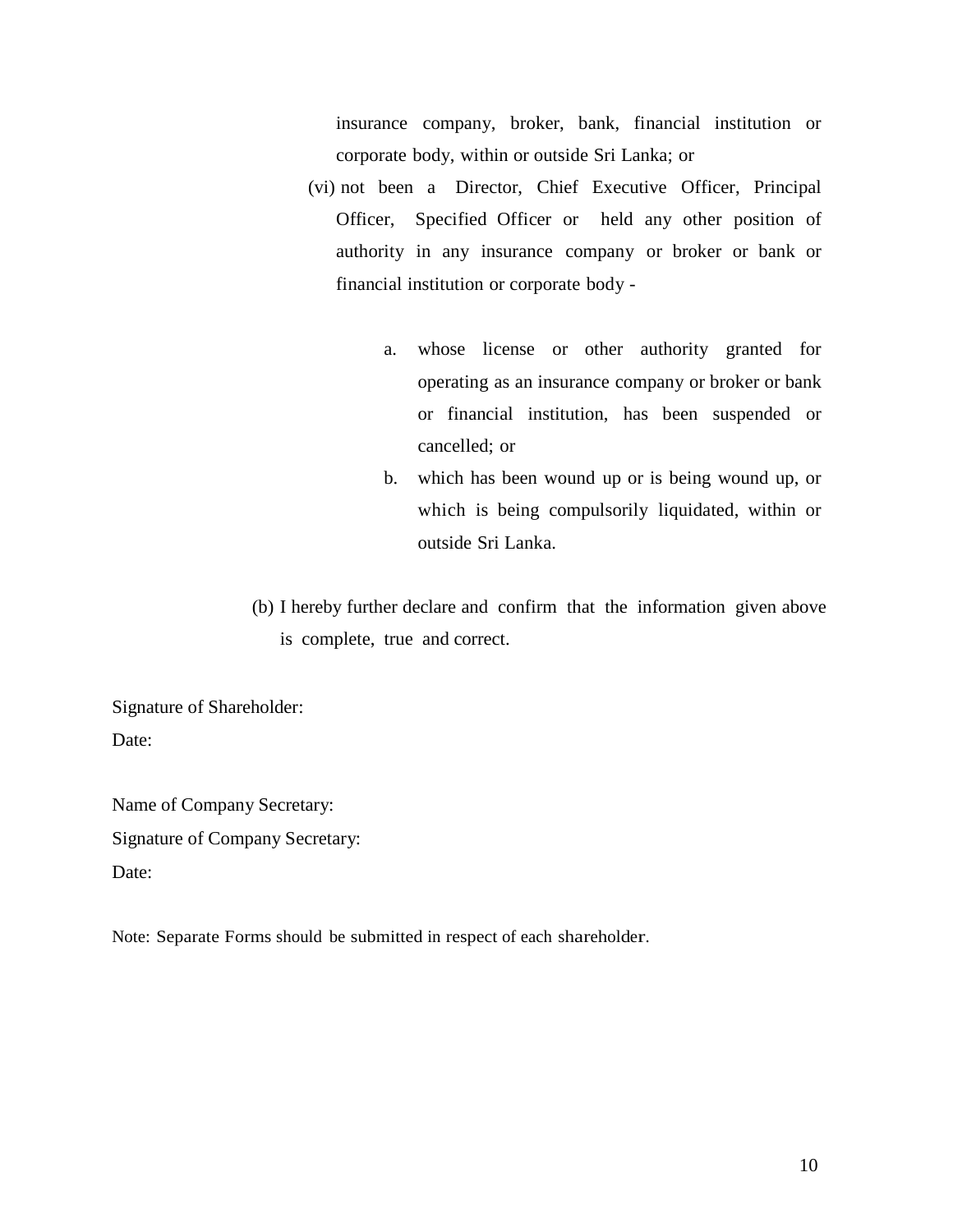# **Form (i) (b)**

# **PARTICULARS OF SHAREHOLDER (S) (OTHER THAN INDIVIDUALS)**

- 1. Name of the Applicant Company:
- 2. Name of the Shareholder:
- 3. Registered Address:
	- (i) Telephone:
	- (ii) Fax:
- 4. Business Address:
	- (i)Telephone:
	- (ii) Fax:
- 5. Country of Incorporation:
- 6. Date of Incorporation:
- 7. Company Registration No.:
- 8. Number of Shares:
- 9. Percentage of Shares:
- 10. Stated Capital of the company (Rs):
- 11. Names of Shareholders: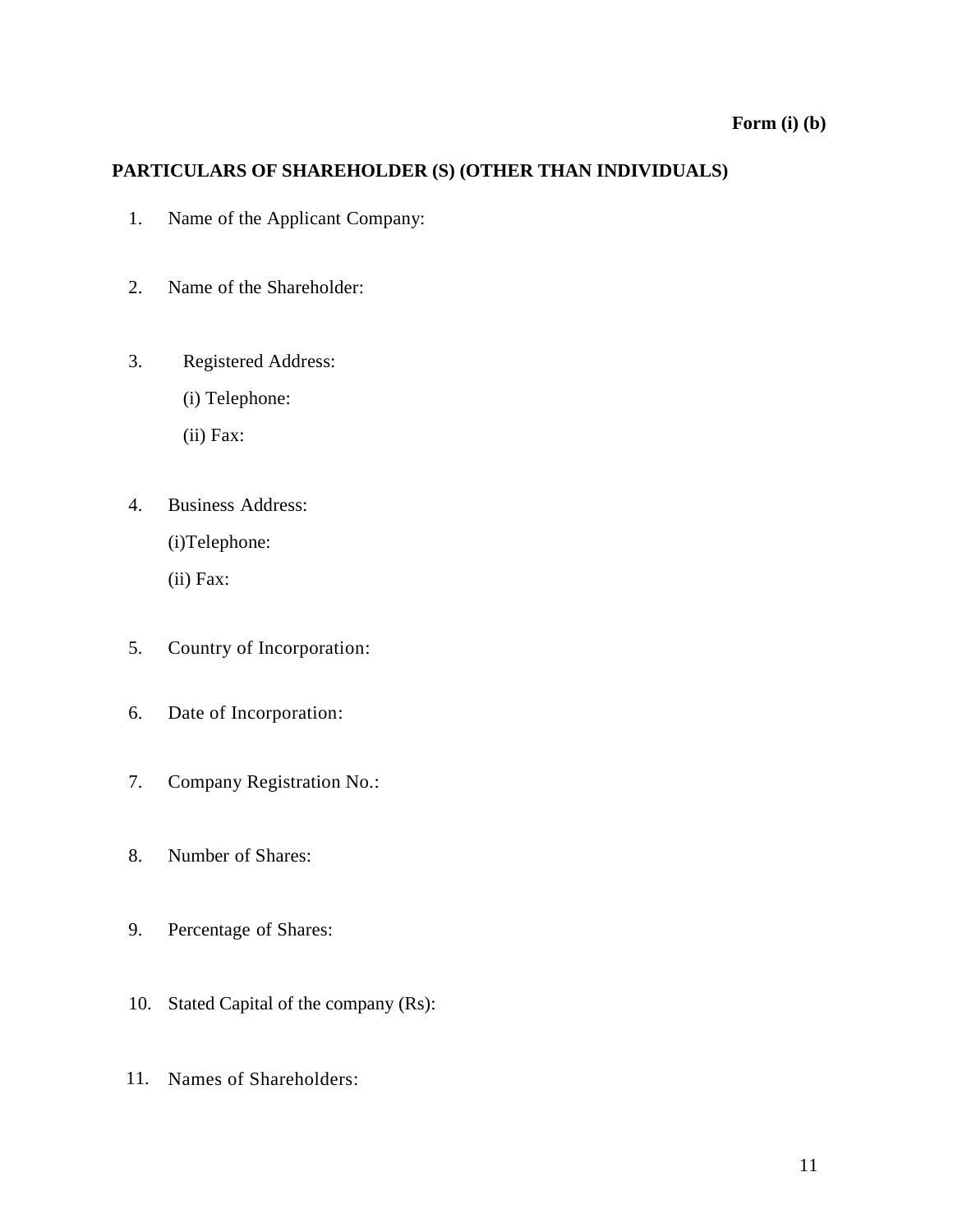#### 12. Names of Directors:

#### 13. Certification:

- (a) I/we hereby declare that Shareholders and Directors of ……………………… (name of the shareholding company) have;
	- (i) not been convicted by any competent court in Sri Lanka or of any other country for a crime committed in connection with financial management or of any offence involving moral turpitude;
	- (ii) not been declared an undischarged insolvent or a bankrupt under any law of Sri Lanka or of any other country;
	- (iii) not failed to satisfy any judgment or order given by any competent court in Sri Lanka or of any other country, pertaining to the repayment of debt;
	- (iv) not been declared by a competent court in Sri Lanka or of any other country, to be of unsound mind;
	- (v) not been removed or suspended by an order of a regulatory or supervisory authority from serving as a director, Chief Executive Officer or any other position of authority in any insurance company, broker, bank, financial institution, or corporate body, within or outside Sri Lanka; or
	- (vi) not been a Director, Chief Executive Officer, Principal Officer, Specified Officer or held any other position of authority in any insurance company or broker or bank or financial institution or corporate body
		- a. whose license or other authority granted for operating as an insurance company or broker or bank or financial institution, has been suspended or cancelled; or
		- b. which has been wound up or is being wound up, or which is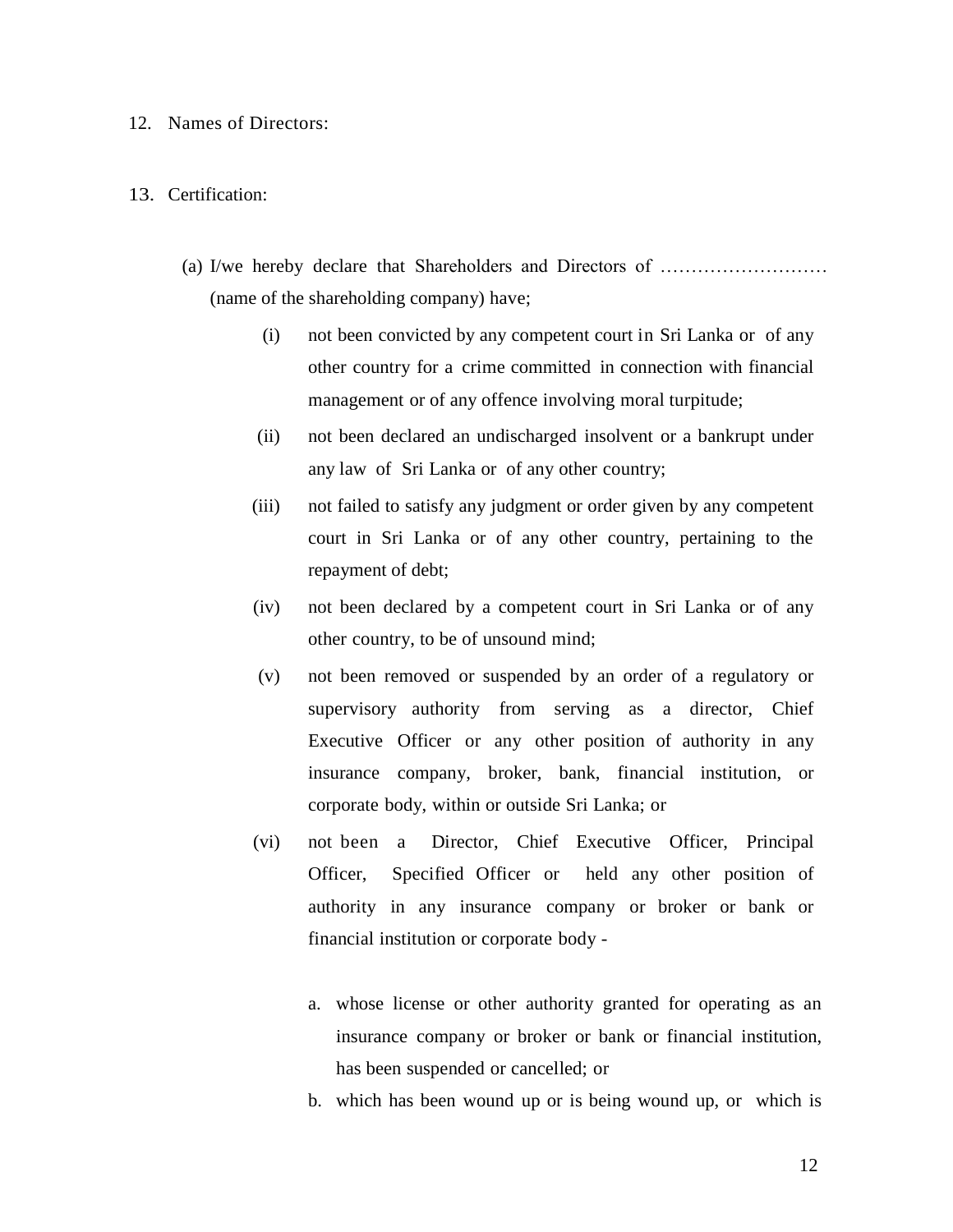being compulsorily liquidated, within or outside Sri Lanka.

(b) I/We hereby further declare and confirm that the information given above is complete, true and correct.

Signature of Shareholder: Date:

Name of Company Secretary: Signature of Company Secretary: Date:

Note: Separate Forms should be submitted in respect of each shareholder.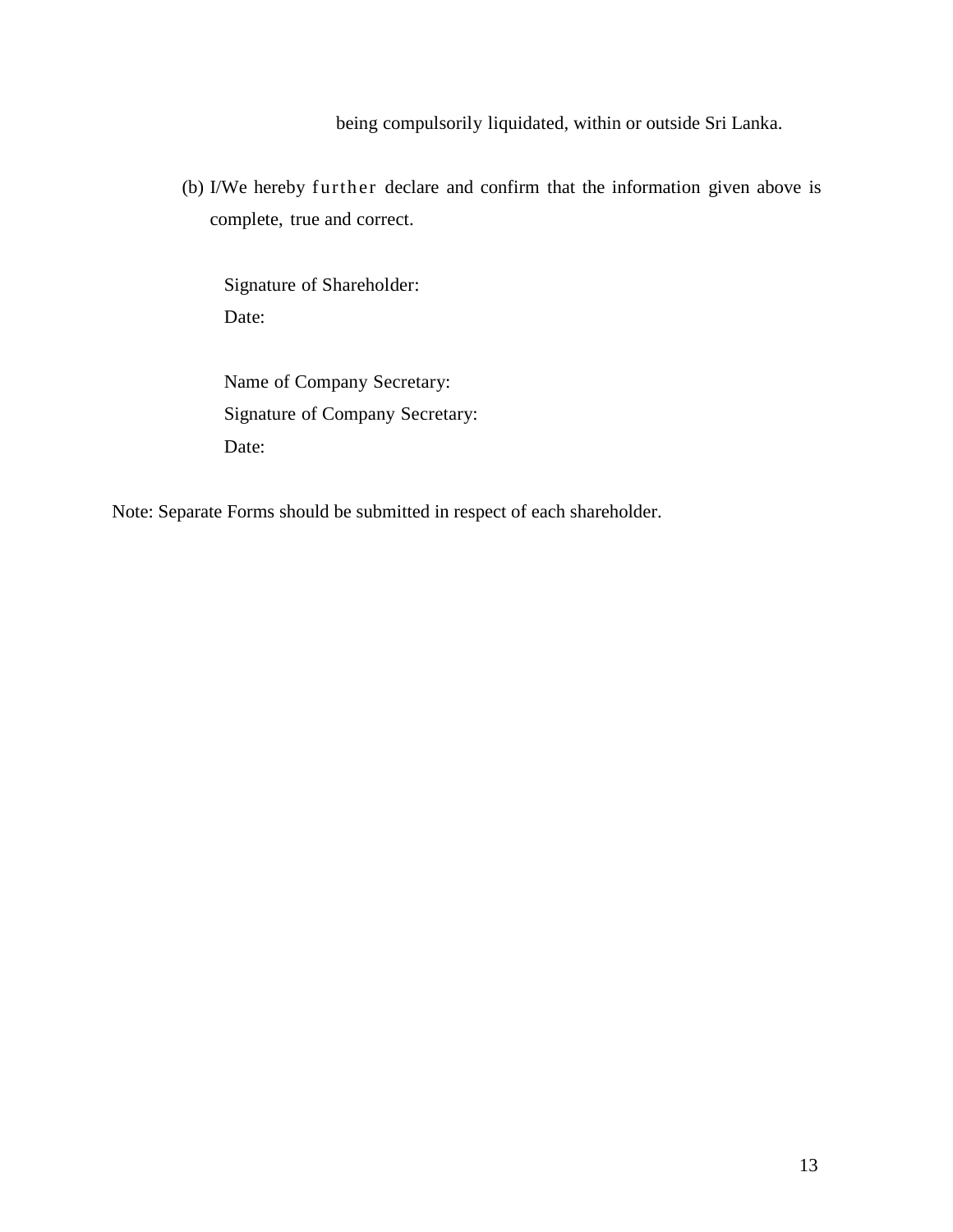## PARTICULARS OF DIRECTOR

- 1. Name of the Applicant Company:
- 2. Name of Director:
- 3. Date appointed:
- 4. Contact Details:
	- (i) Residential Address:
		- (a) Contact Telephone No.
		- (b) Fax:
	- (ii) Business Address:
		- (a) Contact Telephone No.
		- (b) Fax:
- 5. Nationality
- 6. Identity Card No./ Passport No.:
- 7. Date of Birth:
- 8. Designation and duties and whether Executive/Non Executive:
- 9. Annual Remuneration and Fringe Benefits: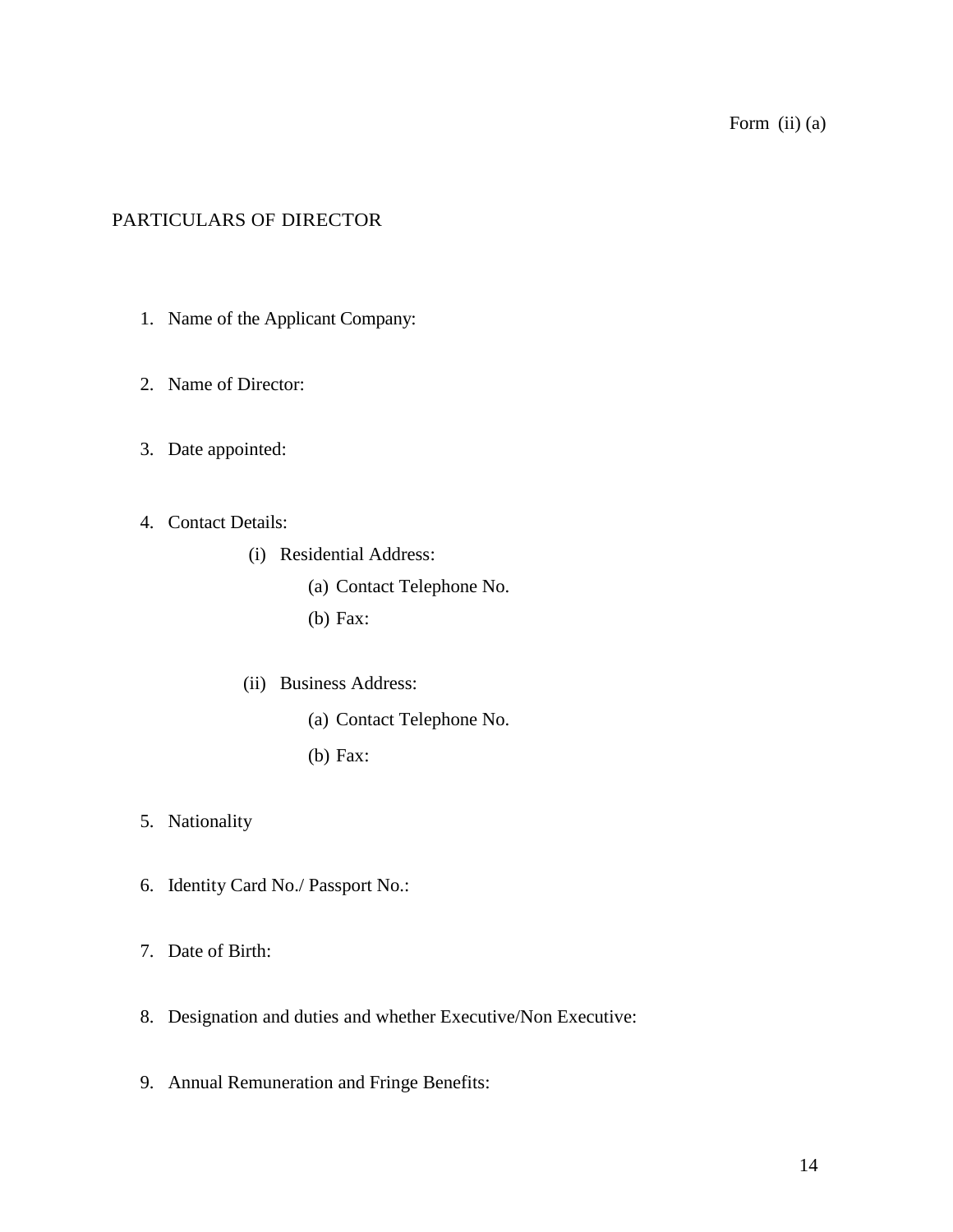- 10. (a) Shareholding in Applicant Company, if any:
	- (b) Percentage of Shareholding:
- 11. (a) Academic Qualifications:
	- (b) Name of School/College/University:
- 12. (a) Professional Qualifications:
	- (b) Name of Professional Association/ Class of Membership: (state whether admitted by examination or by experience):
- 13. Work Experience, including work experience in Insurance Business and related areas:

| Name of Company | Position Held | Brief description of the | Period |
|-----------------|---------------|--------------------------|--------|
|                 |               | work carried out         |        |
|                 |               |                          |        |

- 14. Equity interest in other companies including percentage share:
- 15. Names and addresses of other businesses, firms or companies in which you are a director, partner, proprietor or employee:
- 16. Are you carrying on business as an insurance agent of an insurer or broker:
- 17. Are you carrying on business in adjusting, assessing losses or claims for insurance companies: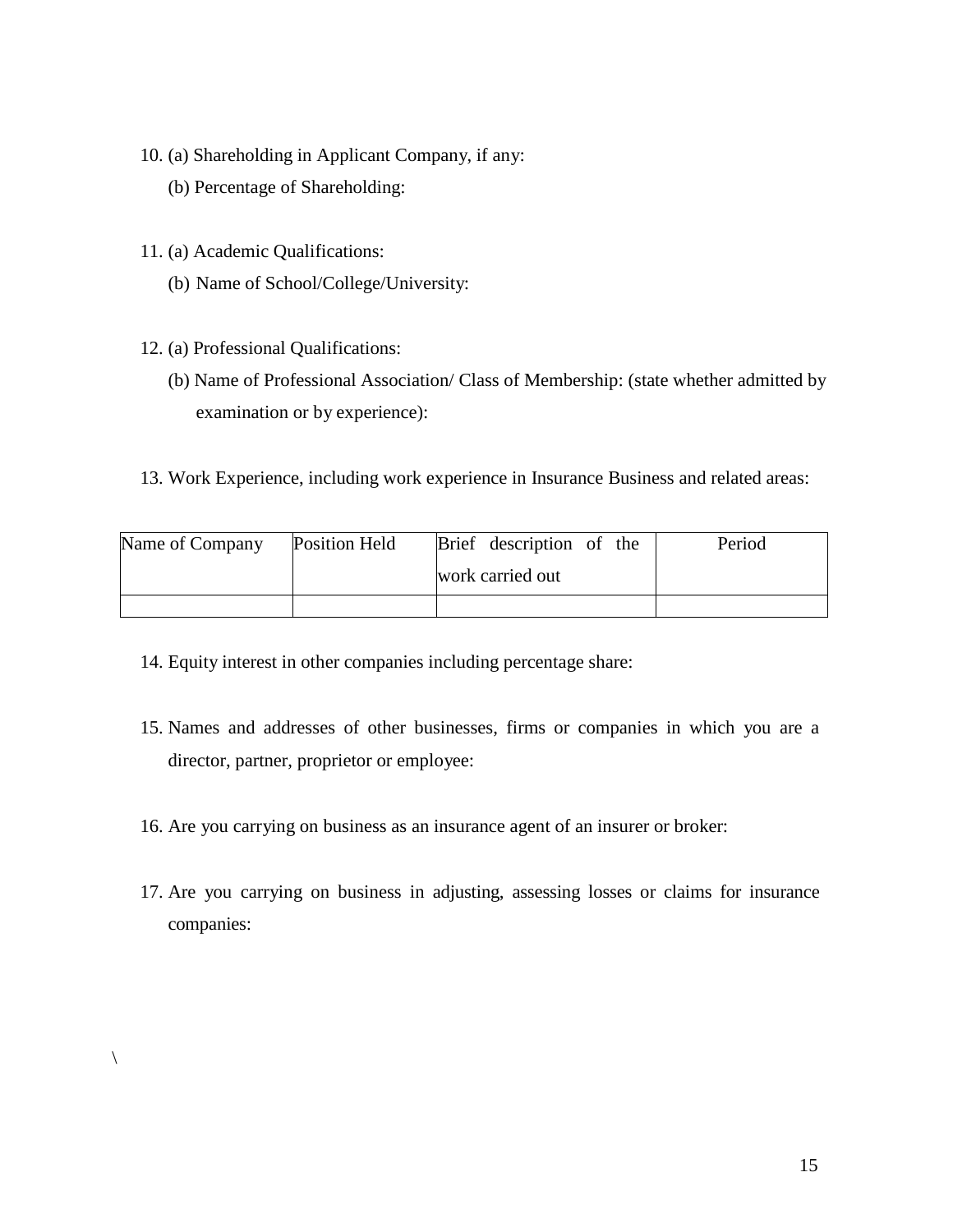18. Have you been associated with a company, which has been compulsorily wound up, if so, give details:

Certification:

I hereby declare and confirm that the information given above are complete, true and correct.

Signature of Director: Date:

Name of Company Secretary: Signature of Company Secretary: Date:

Note: Separate Forms should be submitted in respect of each Director.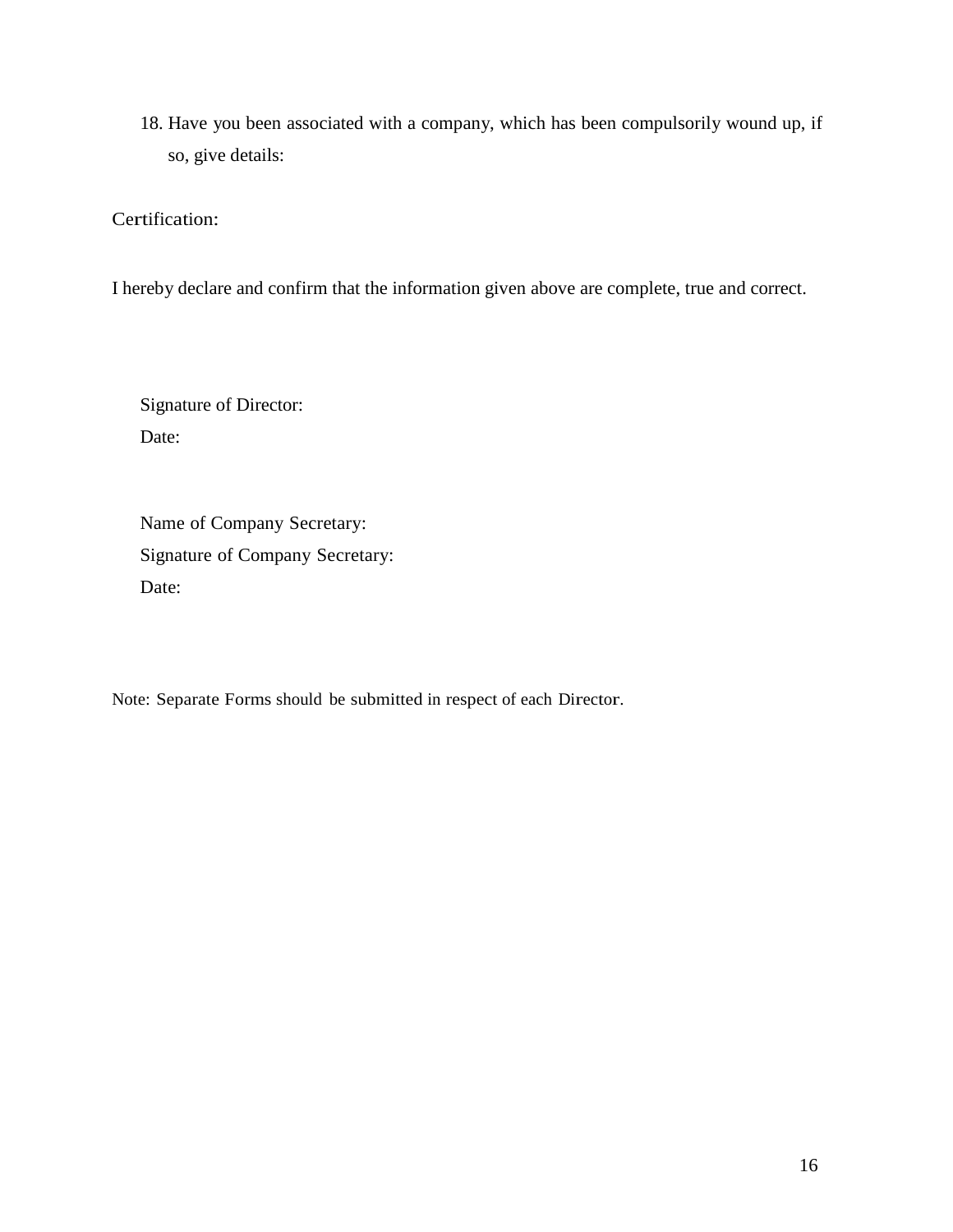#### **AFFIDAVIT**

#### **(To be provided by a Director)**

I,…………………………………………(Name) bearing National Identity Card No.………………… of ………………………………………………………………………., (Residential Address) in the Democratic Socialist Republic of Sri Lanka being a ……………………… (Religion) do hereby solemnly, sincerely and truly affirm and declare/swear\* as follows:

- 1. I am the affirmant /deponent\* above named;
- 2. I am a Director of ……….(Name of Insurance Broker);
- 3. I posses ………. (State the qualifications i.e. if it is academic or professional qualifications or effective experience in insurance, finance, business or of any other relevant discipline);
- 4. I have not been convicted by any competent court in Sri Lanka or of any other country, for a crime committed in connection with financial management or of any offence involving moral turpitude;
- 5. I have not been declared an undischarged insolvent or bankrupt, under any law in Sri Lanka or of any other country;
- 6. I have not failed to satisfy any judgement or order given by any competent court in Sri Lanka or of any other country, pertaining to the re-payment of a debt, if any;
- 7. I have not been declared by a competent court in Sri Lanka or of any other country, to be of unsound mind;
- 8. I have not been removed or suspended by an order of a regulatory or supervisory authority from serving as a Chief Executive Officer, Director or any other position of authority in any insurance company, insurance broker, bank, financial institution or corporate body, within or outside Sri Lanka;
- 9. I have not been a Chief Executive Officer, Director, Principal Officer, Specified Officer or held any other position of authority in any insurance company, insurance broker, bank, financial institution or corporate body whose license or other authority granted for operating as an insurance company or insurance broker or bank or financial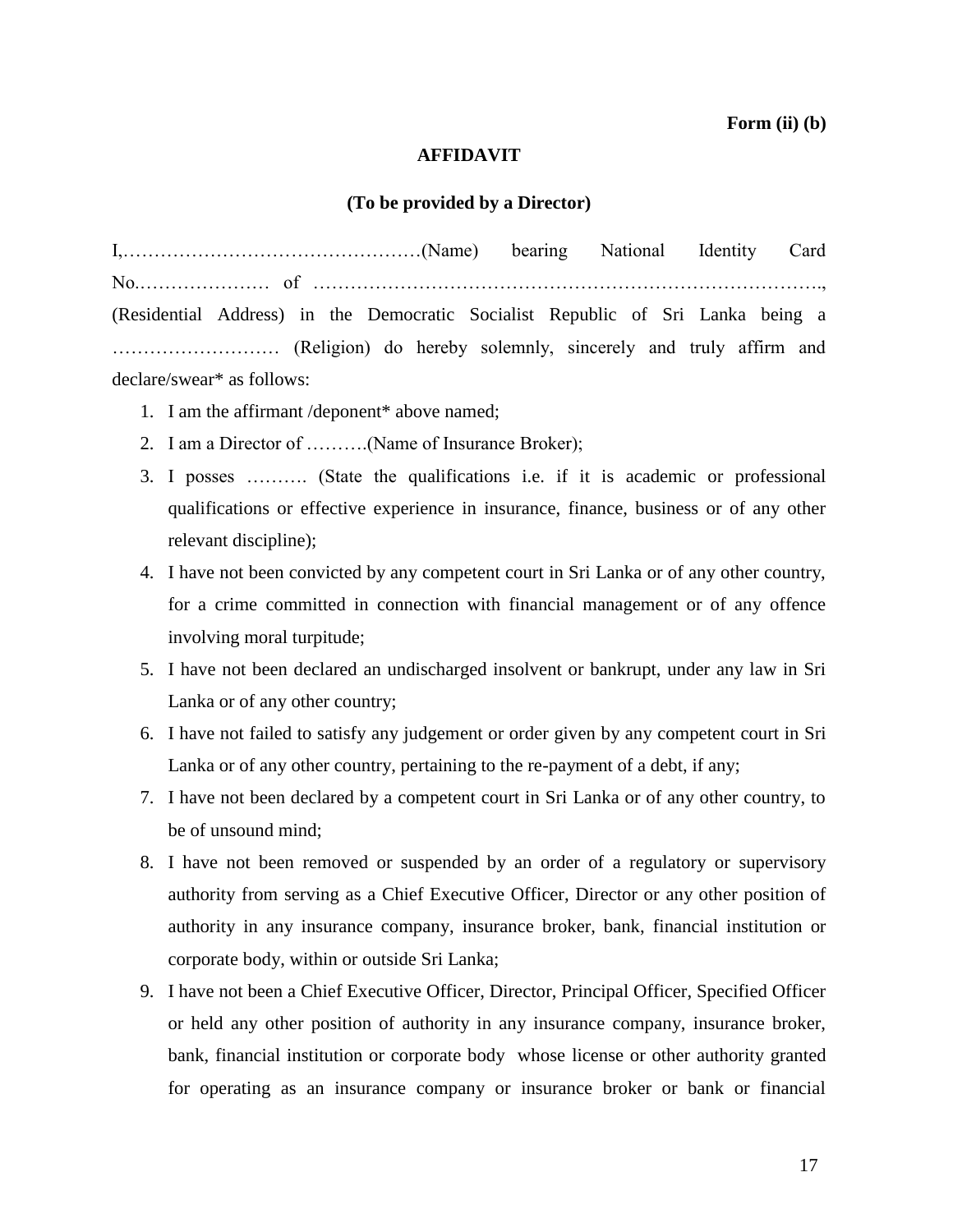institution has been cancelled or whose renewal of registration has been refused or which has been wound up or is being wound up or which is being compulsorily liquidated within or outside Sri Lanka;

10. I am not a shareholder, director or employee of a company registered as an insurance company under the Act.

The foregoing affidavit having been duly read over and explained to the within named and he/she\* appearing to understand the contents and effects thereof affirmed to/sworn\* Before me and placed his/her\* signature at …………………… on this ……………day of ……………..20….

……………………

 Justice of the Peace/ Commissioner for Oaths

\* Delete inapplicable words.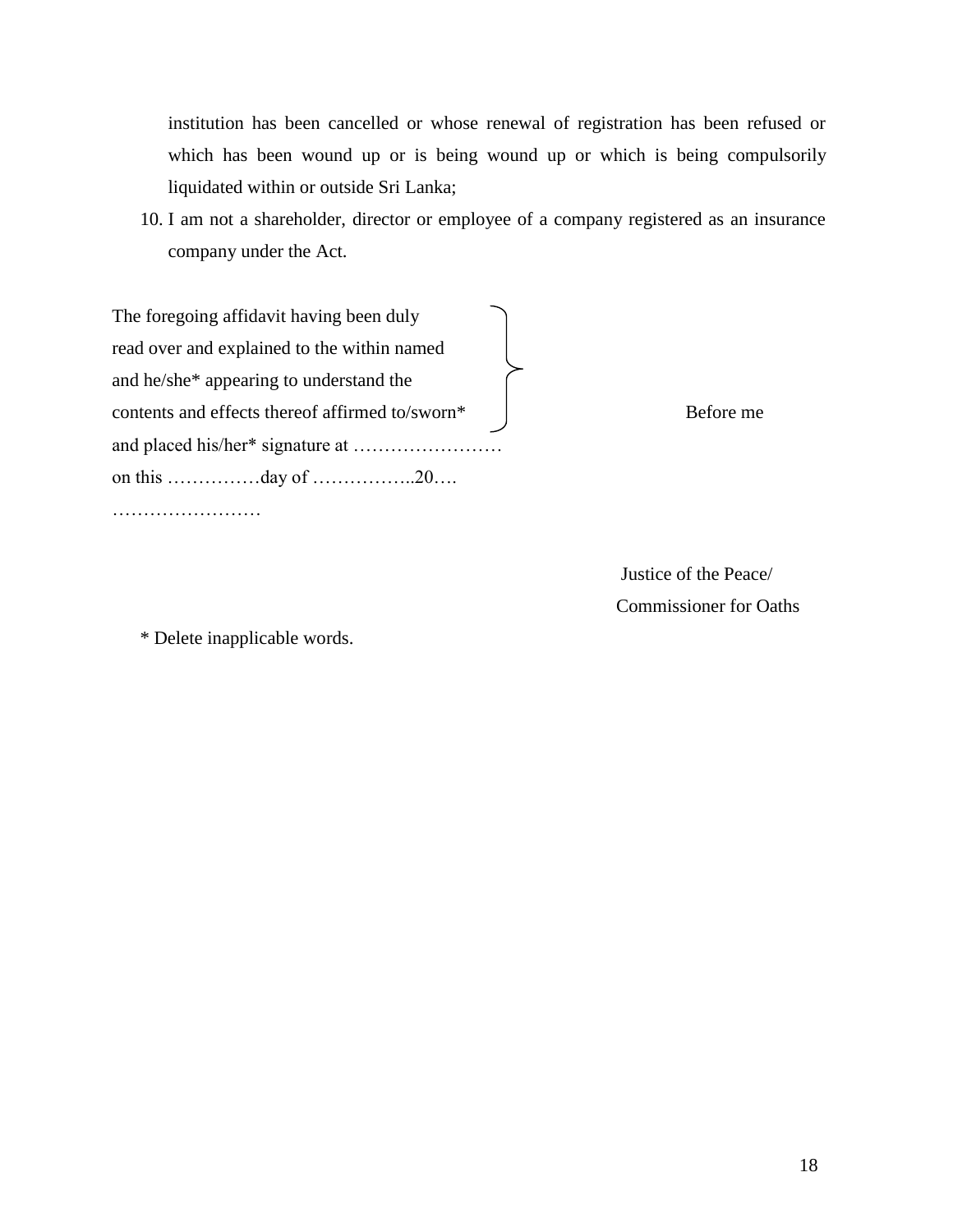# Form (iii)

# PARTICULARS OF SENIOR MANAGER/KEY MANAGEMENT PERSONNEL

- 1. Name of the applicant company:
- 2. Name of Senior Manager/ Key Management Personnel:
- 3. Date appointed:
- 4. (i) Residential Address: (ii) Contact Telephone No.
- 5. Nationality:
- 6. Identity Card No.:
- 7. Date of Birth:
- 8. Designation and duties:
- 9. Annual Remuneration and Fringe Benefits:
- 10. (a) Shareholding in Applicant Company, if any: (b) Percentage of Shareholding:
- 11. (a) Academic Qualifications:
	- (b) Name of School/College/University: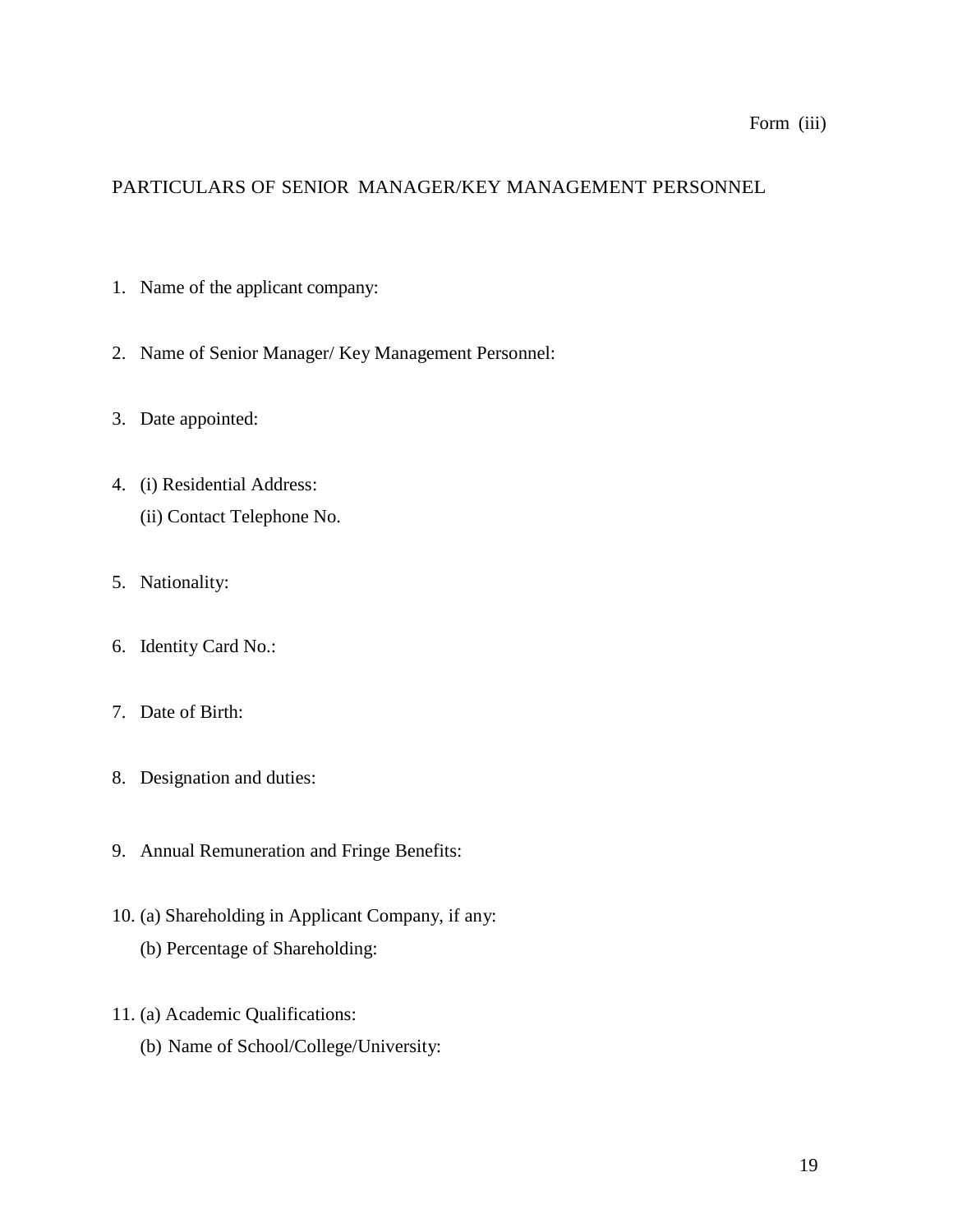- 12. (a) Professional Qualifications:
	- (b) Name of Professional Association/ Class of Membership: (state whether admitted by examination or by experience)
- 13. Work Experience, including work experience in Insurance Broking services, insurance consulting activities and related areas:

| Name of Company | Position Held | Brief description of the work Period |  |
|-----------------|---------------|--------------------------------------|--|
|                 |               | carried out                          |  |
|                 |               |                                      |  |

- 14. Names and addresses of other businesses, firms or companies in which you are a director, partner, proprietor:
- 15. Are you carrying on business in adjusting, assessing losses or claims for insurance companies:
- 16. Particulars of any conviction for offences committed or fines imposed by a court of law in Sri Lanka or elsewhere:
- 17. Have you ever been adjudicated bankrupt during the last ten years? If so, give details:
- 18. Have you been associated with a company, which has been compulsorily wound up, if so, give details:

Certification:

I hereby declare and confirm that:

- (i) the information given above are complete, true and correct; and
- (ii) I am not carrying on business as an insurance agent of an insurer or insurance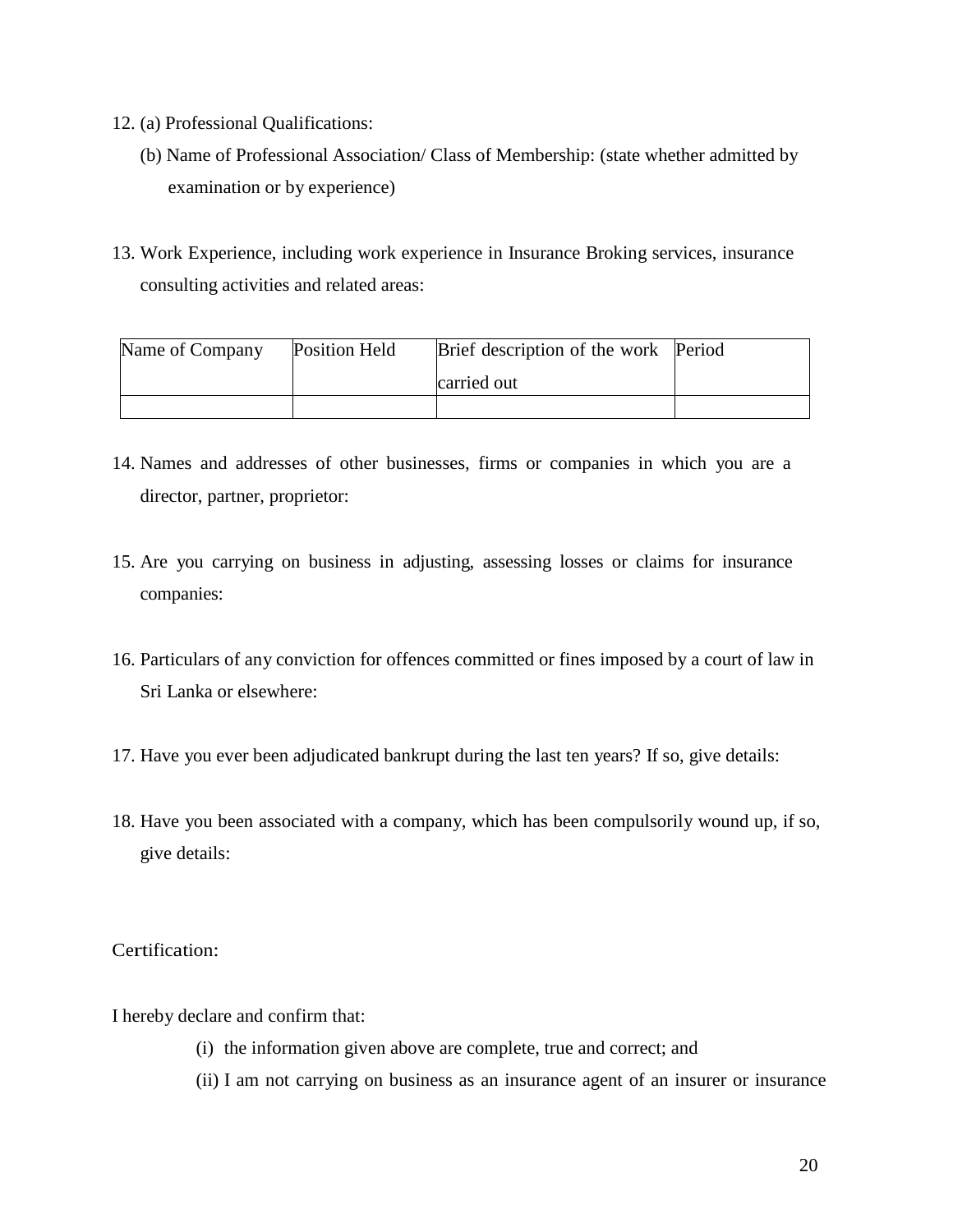broker and will not carry on business as an insurance agent of an insurer or insurance broker as long as I am a salaried employee of a broker.

Signature of Senior Manager/ Key Management Personnel: Date:

Name of Company Secretary: Signature of Company Secretary: Date:

Note: Separate Forms should be submitted in respect of each Senior Manager/ Key Management Personnel.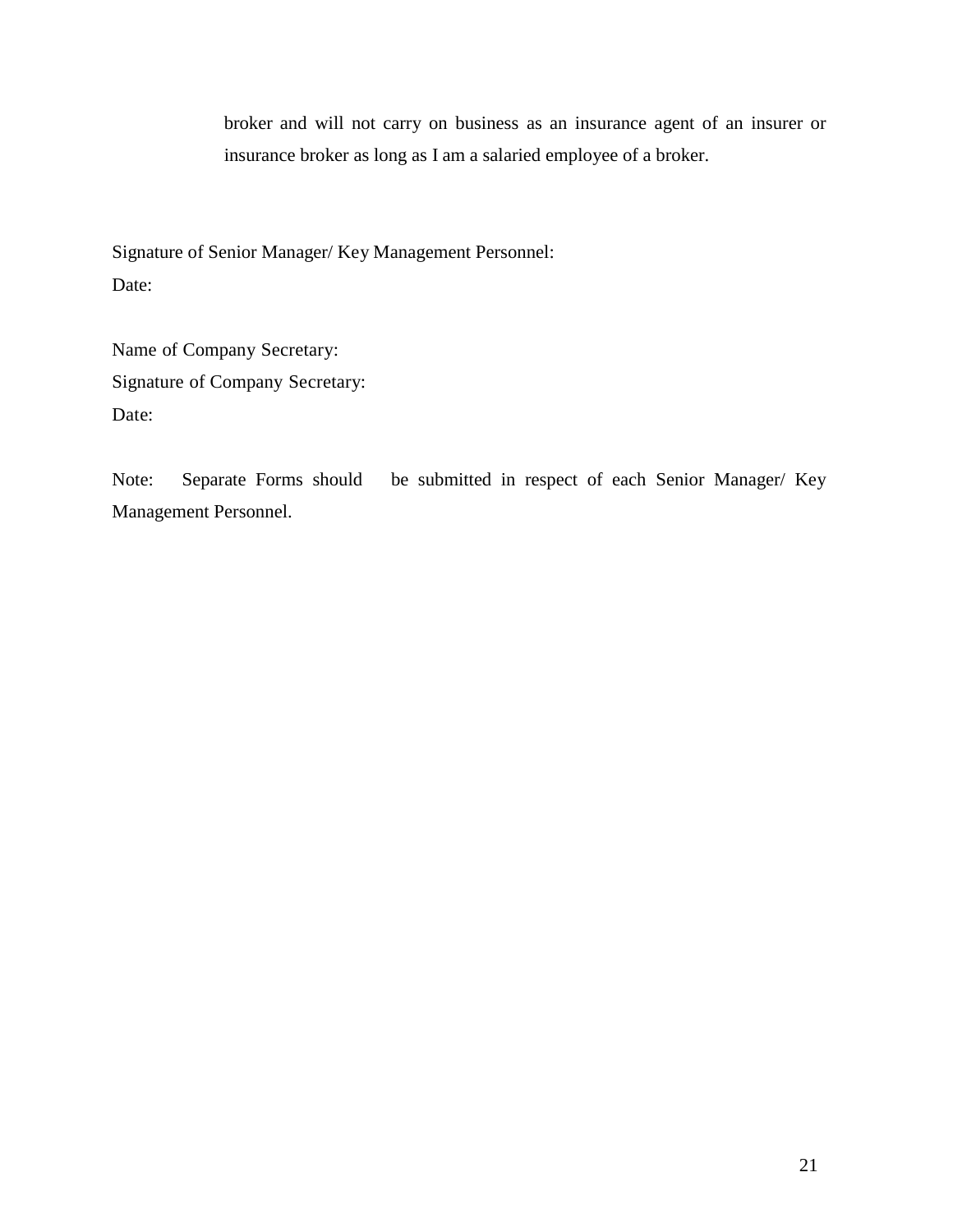# Form (iv)

# PARTICULARS OF PRINCIPAL OFFICER

- 1. Name of the Applicant Company:
- 2. Name of Principal Officer:
- 3. Date appointed:
- 4. (i) Residential Address: (ii) Contact Telephone No.: (iii)Fax:
- 5. Nationality
- 6. Identity Card No. / Passport No.:
- 7. Date of Birth:
- 8. Designation and duties:
- 9. Annual Remuneration and Fringe Benefits:
- 10. (a) Shareholding in applicant Company, if any: (b) Percentage of Shareholding:
- 11. (a) Academic Qualifications:
	- (b) Name of School/College/University: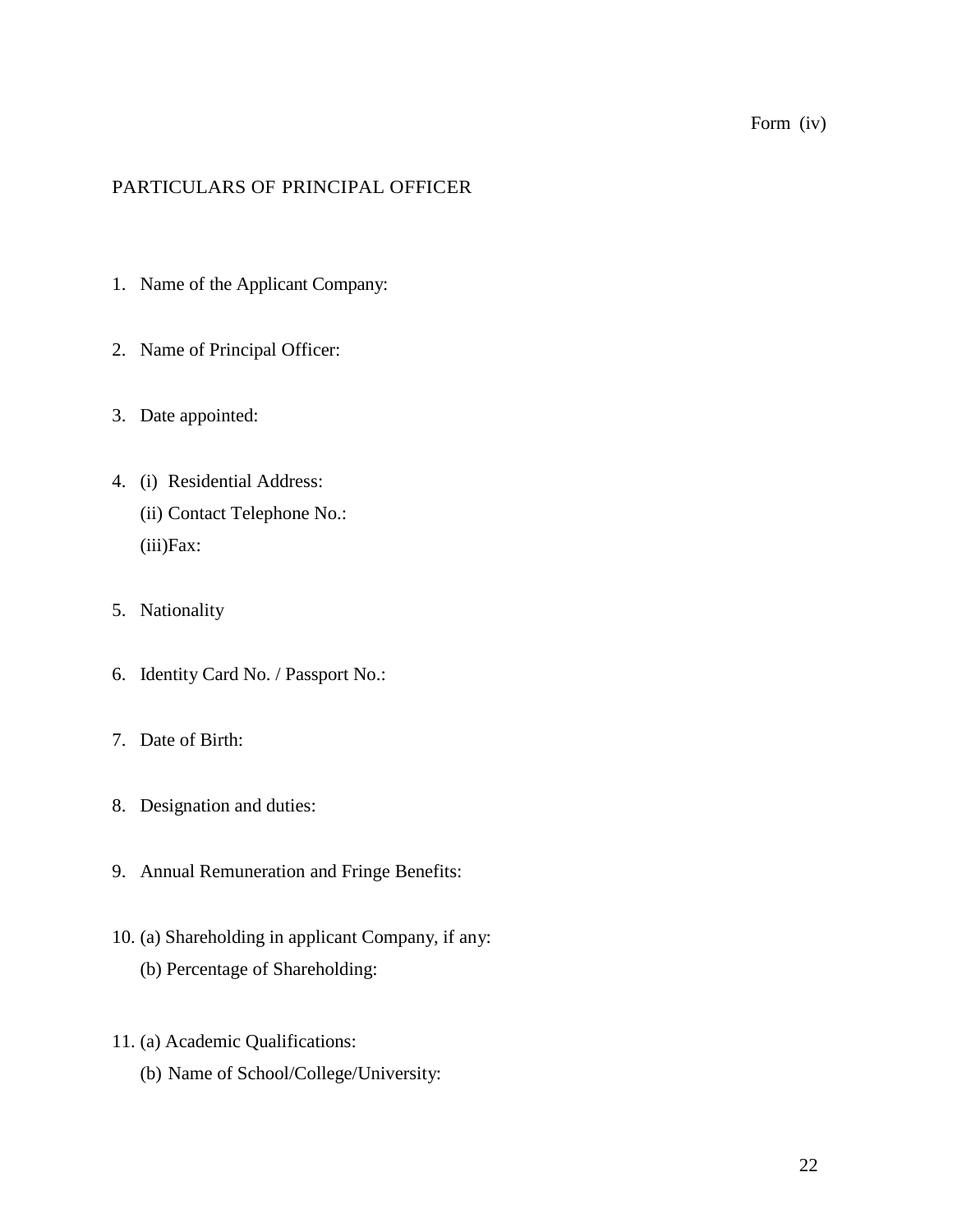- 12. (i) (a) Professional Qualifications in Insurance and allied disciplines: (b) Name of Professional Association/ Class of Membership: (state whether admitted by examination or by experience)
	- (ii) (a) Other Professional Qualifications: (b) Name of Professional Association/Class of Membership: (state whether admitted by examination or by experience)
- 13. Work Experience, including work experience in Insurance Broking services, insurance consulting activities and related areas:

| Name of Company | Position Held |                  | Brief description of the |  |  | Period |
|-----------------|---------------|------------------|--------------------------|--|--|--------|
|                 |               | work carried out |                          |  |  |        |
|                 |               |                  |                          |  |  |        |

- 14. Equity interest in other companies including percentage share:
- 15. Names and addresses of other businesses, firms or companies in which you are also a director, partner, proprietor or employee:
- 16. Are you carrying on business in adjusting, assessing losses or claims for insurance companies:
- 17. Have you been associated with a company, which has been compulsorily wound up, if so, give details: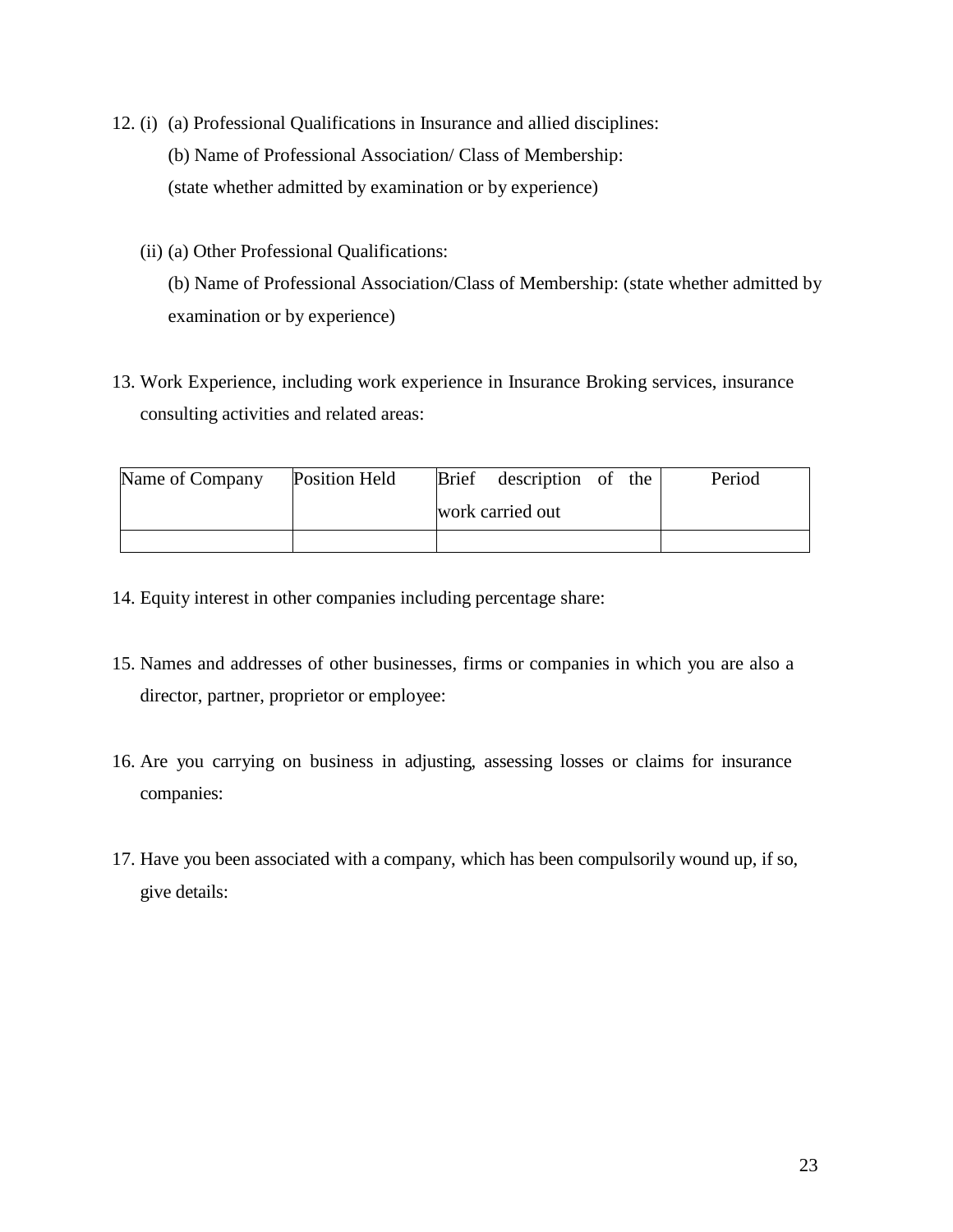# Certification:

I hereby declare and confirm that:

- (i) the information given above are complete, true and correct;
- (ii) I am not functioning as the Principal Officer of any other insurance broker and will not function as the Principal Officer of any Insurance Broker during my service with ………..(name of applicant).

Signature of Principal Officer: Date:

Name of Company Secretary: Signature of Company Secretary: Date: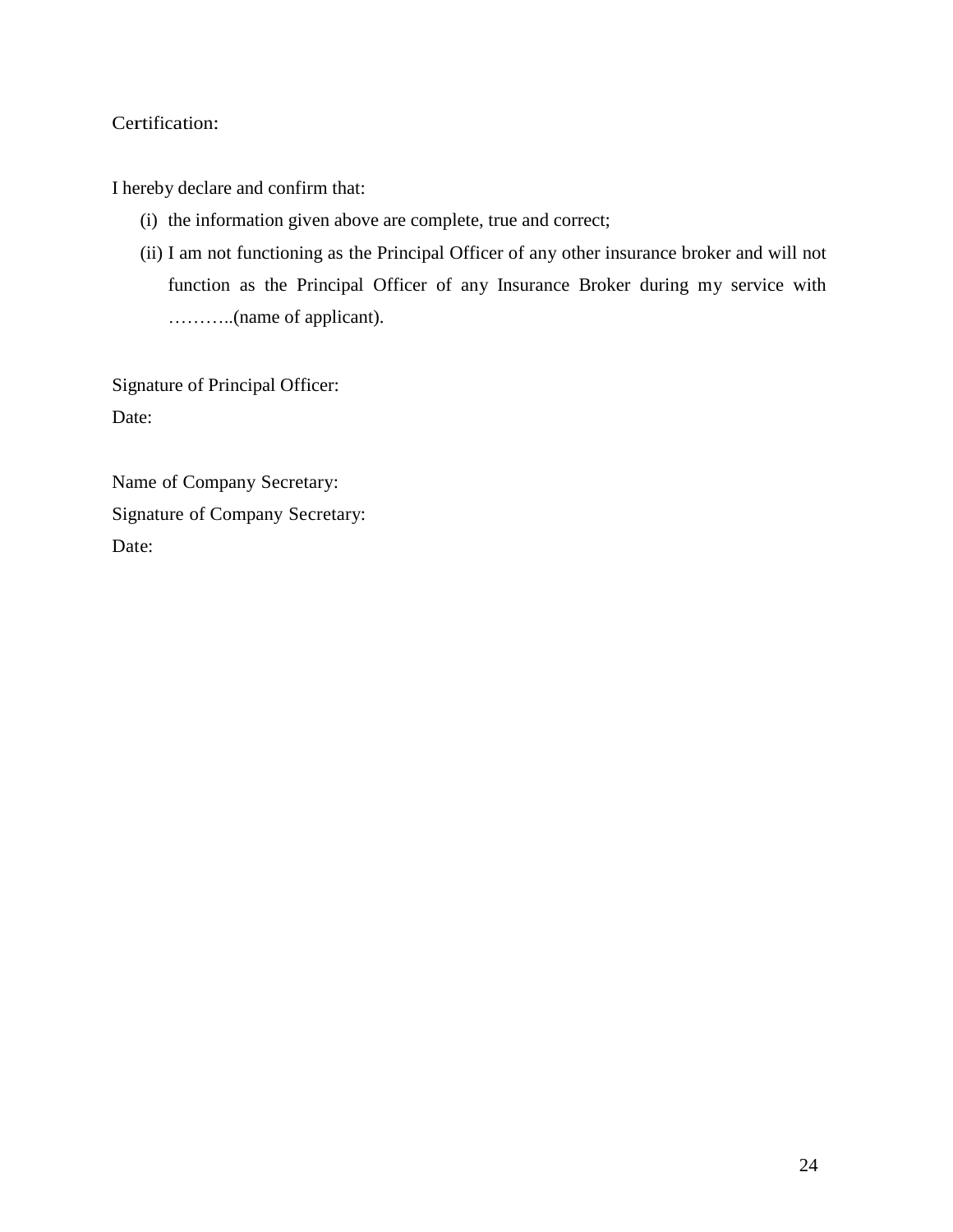**Form (v)** 

### **AFFIDAVIT**

#### **(To be provided by the proposed Principal Officer)**

I,…………………………………………………… (Name) bearing National Identity Card No. ………………… of ……………………………………………………………………………., (Residential Address) in the Democratic Socialist Republic of Sri Lanka being a ……………………… (Religion) do hereby solemnly, sincerely and truly affirm and declare/swear\* as follows:

- 1. I am the affirmant /deponent\* above named;
- 2. I am the Principal Officer of ……….(Name of the applicant company);
- 3. I have not served as a member or an employee of IRCSL at any time during the period of three years prior to being appointed as the Principal Officer of……….(Name of the applicant company);
- 4. I have not been convicted by any competent court in Sri Lanka or of any other country, for a crime committed in connection with financial management or of any offence involving moral turpitude;
- 5. I have not been declared an undischarged insolvent or bankrupt, under any law in Sri Lanka or of any other country;
- 6. I have not failed to satisfy any judgment or order given by any competent court in Sri Lanka or of any other country, pertaining to the re-payment of a debt;
- 7. I have not been declared by a competent court in Sri Lanka or of any other country, to be of unsound mind;
- 8. I have not been removed or suspended by an order of a regulatory or supervisory authority from serving as a Director, Chief Executive Officer or any other position of authority in any insurance company, insurance broker, bank, financial institution or corporate body, within or outside Sri Lanka;
- 9. I have not been a Director, Chief Executive Officer, Principal Officer, Specified Officer or held any other position of authority in any insurance company, insurance broker, bank, financial institution or corporate body whose licence or other authority granted for operating as an insurance company or insurance broker or bank or financial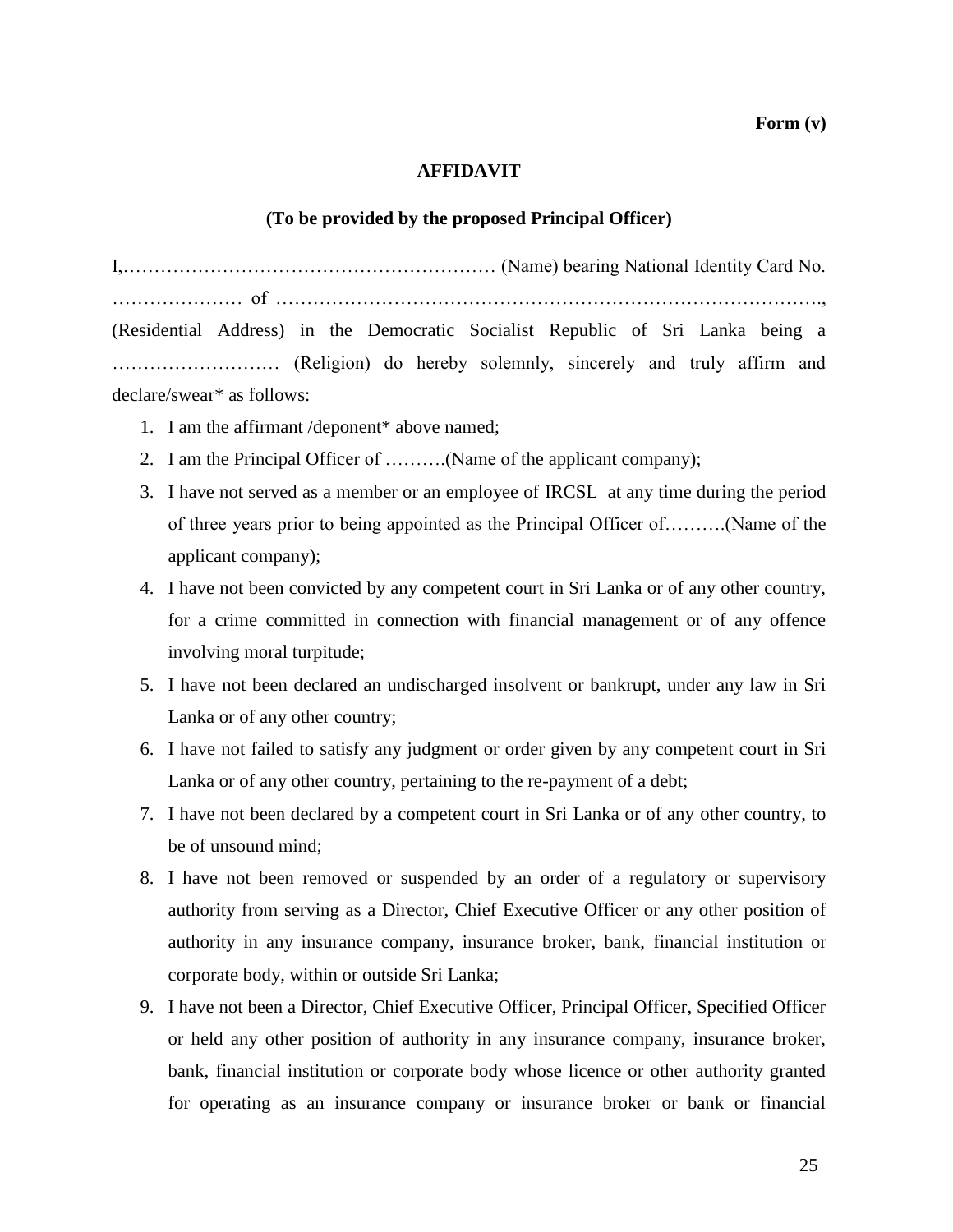institution has been cancelled or whose renewal of registration has been refused or which has been wound up or is being wound up or which is being compulsorily liquidated within or outside Sri Lanka;

10. I am not a shareholder, director or employee of a company registered as an insurance company under the Act.

The foregoing affidavit having been duly read over and explained to the within named and he/she\* appearing to understand the contents and effects thereof affirmed to/sworn\* $\mathcal{S}$ and placed his/her\* signature at …………………… on this ……………day of ……………..20........

 Justice of the Peace/ Commissioner for Oaths

\* Delete inapplicable words.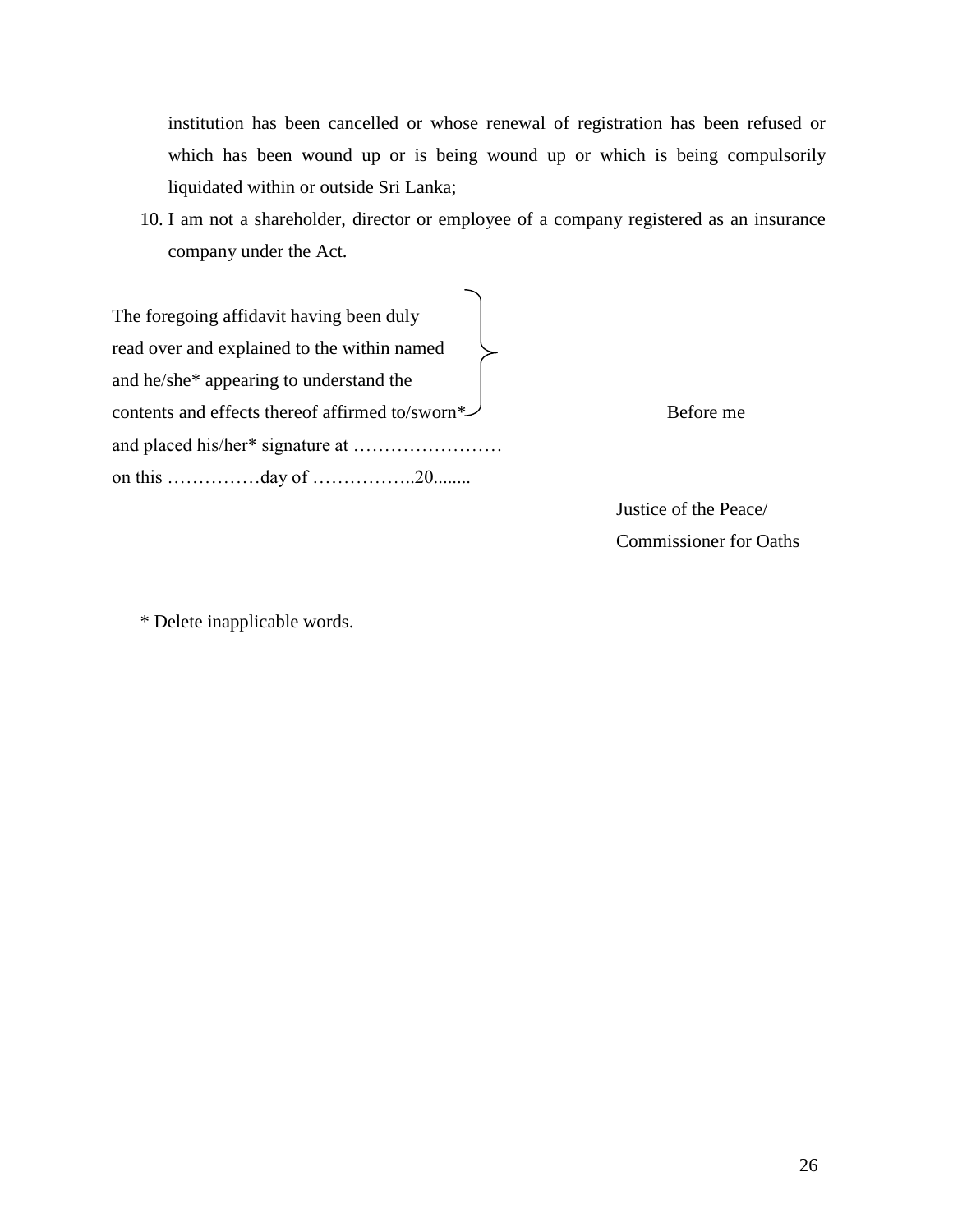**Note: The following should be furnished along with the application for registration as an insurance broker:**

- (i) Copy of Articles of Association certified by the Registrar General of Companies and a written confirmation from the Secretaries to the Company that the Company has been incorporated for the sole purpose of carrying on insurance broking business)
- (ii) Copy of the Certificate of Incorporation certified by the Registrar General of Companies.
- (iii) Form (i)(a) or (i)(b) hereof for each shareholder and copy of Form 6 certified by the Registrar General of Companies.
- (iv) Form (ii)(a), Form (ii)(b) hereof for each Director and copies of certificates of professional, academic qualifications and experience to support details of each Directors.
- (v) Copies of Forms 1, 18 and 19 certified by the Registrar General of Companies.
- (vi) Form (iii) hereof for each Senior Manager/Key Management Personnel
- (vii) Form (iv), Form (v) hereof and copies of certificates of professional, academic qualifications and experience to support details the proposed Principal Officer
- (viii) Certificate from the Auditor relating to the Stated Capital of the applicant company; Balance Sheet of the applicant company duly certified by the Auditor; Bank confirmation as at the Balance Sheet date indicating the deposit of the capital; and Statement of Income and Expenditure of the applicant company since the date of incorporation to date of the Balance Sheet.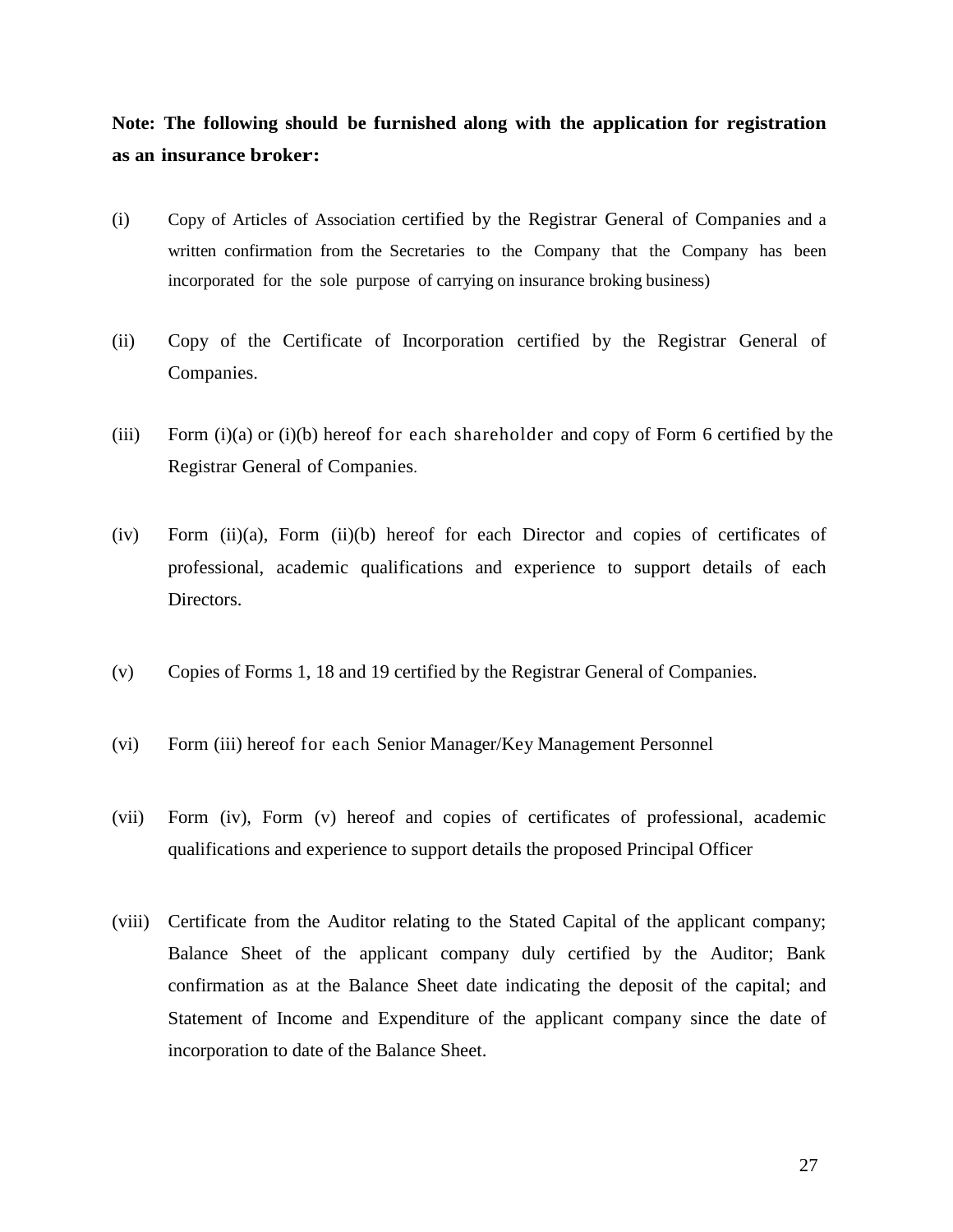- (ix) Copies of Professional Indemnity Policies of insurance obtained from two or more insurers for a total value of Rupees one million and five hundred thousand for the period of registration. Such policies shall, without the written approval of the IRCSL, have an excess or a deductible in an amount, which exceeds 2.5 per centum of the minimum limit of indemnity.
- (x) A scheme of work or business plan for a period of three years. The business plan should include projected volume of activities and brokerage income for each class of business separately (including anticipated) for which the registration is sought.
- (xi) An organizational chart separately showing functional responsibilities.
- (xii) Details of infrastructure like office space, equipment and manpower available with the applicant.
- (xiii) Registration Fee of Rs. 150,000/- per class of insurance business (i.e. Long Term or General) and applicable government taxes on such amount should be furnished along with the Application. The cheque/bank draft should be drawn in favour of the "Insurance Regulatory Commission of Sri Lanka" for this purpose.
- (xiv) Copy of the Membership obtained by an Association of Insurance Brokers approved by the IRCSL, if available .
- (xv) Any other information, which is considered relevant to the nature of services rendered by the Applicant Company.

#### **Instructions for filling up the form:**

(i) It is important that before this application form is filled in, the provisions of the Regulation of Insurance Industry Act No. 43 of 2000, Rules, Regulations,